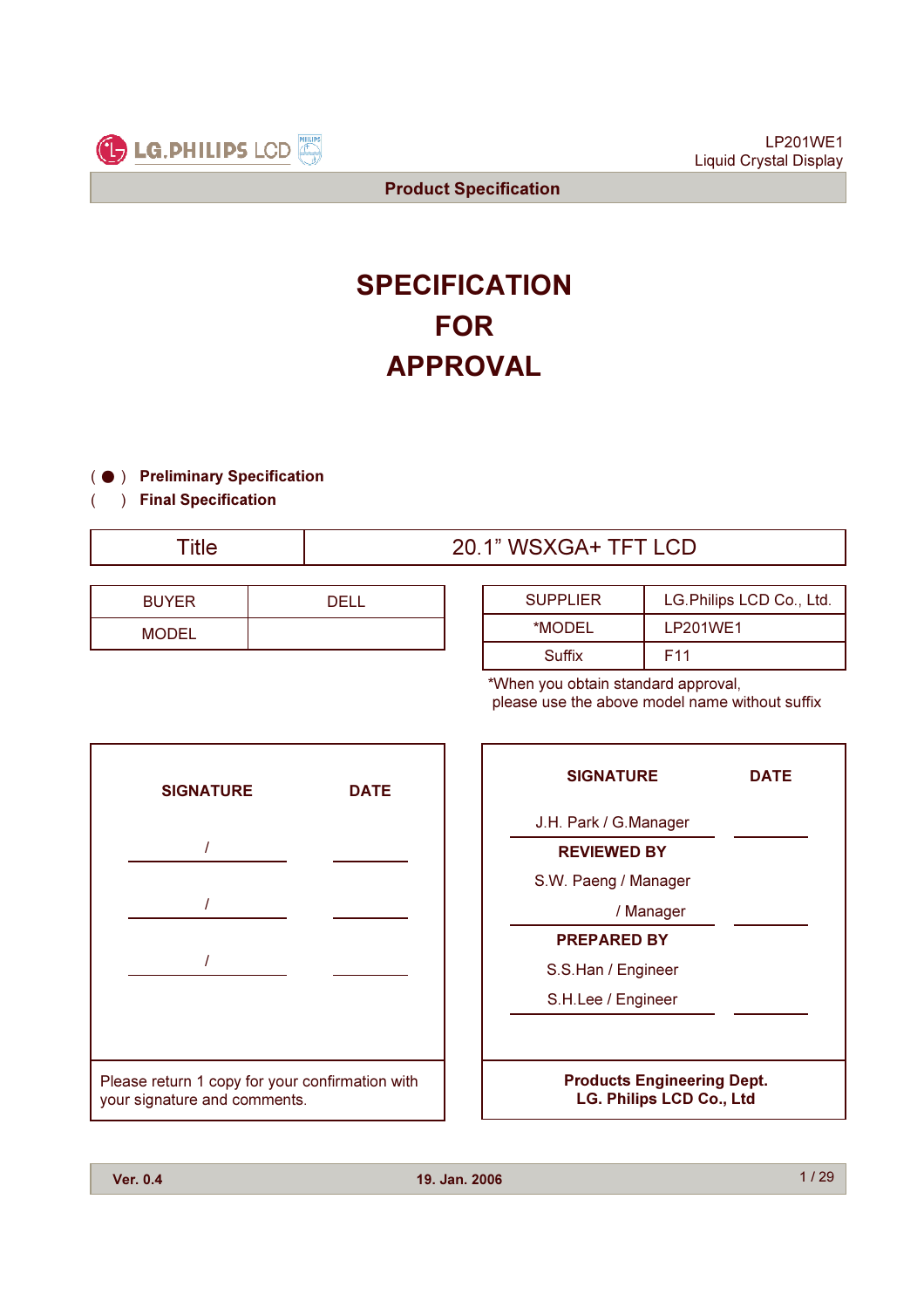

# **Contents**

| <b>No</b>      | <b>ITEM</b>                                             | Page           |
|----------------|---------------------------------------------------------|----------------|
|                | <b>COVER</b>                                            | $\mathbf{1}$   |
|                | <b>CONTENTS</b>                                         | $\overline{2}$ |
|                | <b>RECORD OF REVISIONS</b>                              | 3              |
| 1              | <b>GENERAL DESCRIPTION</b>                              | 4              |
| $\overline{2}$ | ABSOLUTE MAXIMUM RATINGS                                | 5              |
| 3              | ELECTRICAL SPECIFICATIONS                               |                |
| $3 - 1$        | ELECTRICAL CHARACTREISTICS                              | 6              |
| $3 - 2$        | INTERFACE CONNECTIONS                                   | 8              |
| $3-3$          | SIGNAL TIMING SPECIFICATIONS                            | 10             |
| $3 - 4$        | SIGNAL TIMING WAVEFORMS                                 | 10             |
| $3-5$          | <b>COLOR INPUT DATA REFERNECE</b>                       | 11             |
| $3-6$          | <b>POWER SEQUENCE</b>                                   | 12             |
| 4              | <b>OPTICAL SFECIFICATIONS</b>                           | 13             |
| 5              | <b>MECHANICAL CHARACTERISTICS</b>                       | 18             |
| 6              | <b>RELIABLITY</b>                                       | 22             |
| 7              | <b>INTERNATIONAL STANDARDS</b>                          |                |
| $7 - 1$        | <b>SAFETY</b>                                           | 23             |
| $7 - 2$        | <b>EMC</b>                                              | 23             |
| 8              | <b>PACKING</b>                                          |                |
| $8 - 1$        | <b>DESIGNATION OF LOT MARK</b>                          | 24             |
| $8 - 2$        | <b>PACKING FORM</b>                                     | 24             |
| 9              | <b>PRECAUTIONS</b>                                      | 25             |
| A              | APPENDIX. Enhanced Extended Display Identification Data | 27             |
|                |                                                         |                |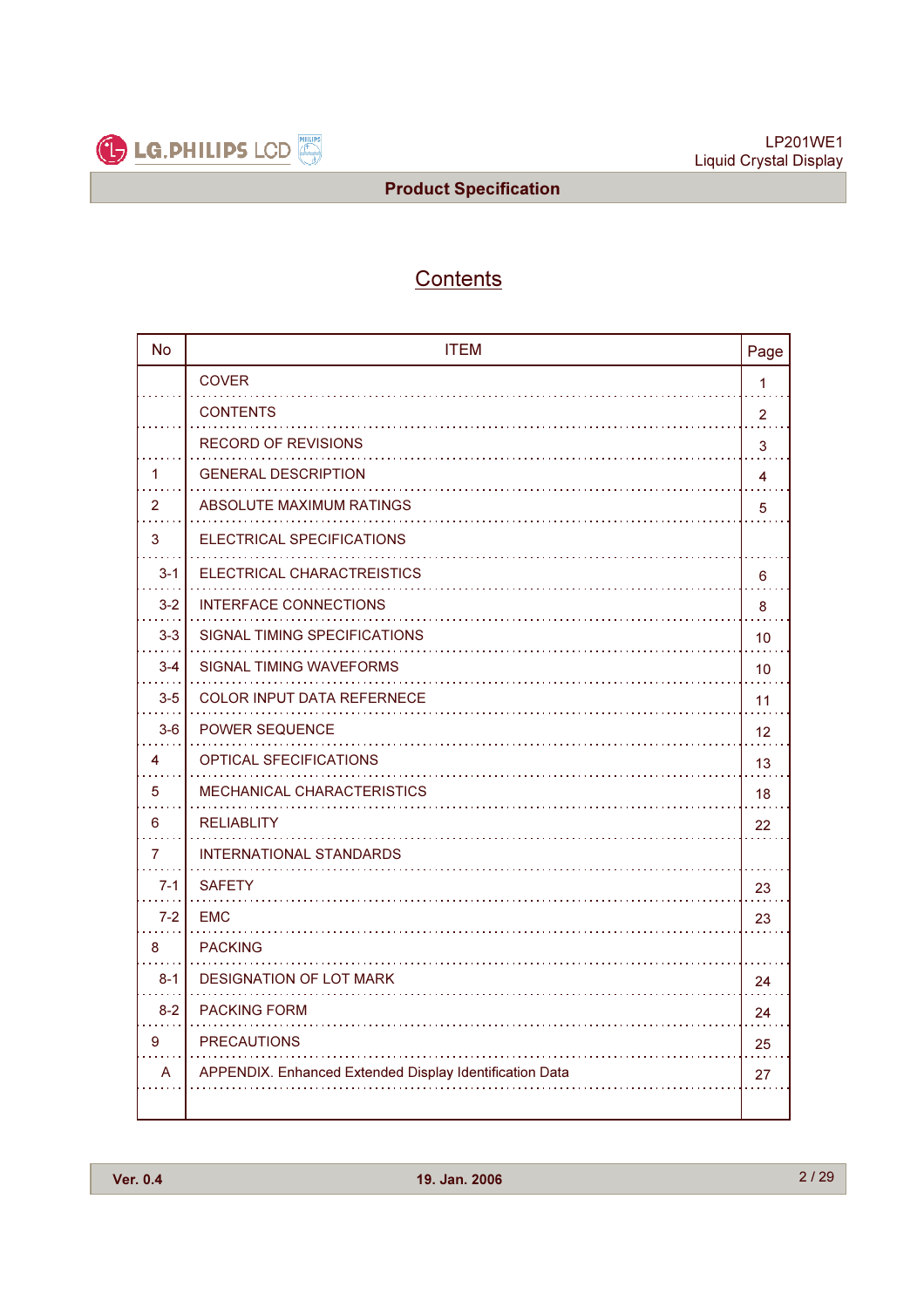

# RECORD OF REVISIONS

| <b>Revision No</b> | <b>Revision Date</b> | Page            | Description                                                                                                                                                                                                    | <b>Note</b> |
|--------------------|----------------------|-----------------|----------------------------------------------------------------------------------------------------------------------------------------------------------------------------------------------------------------|-------------|
| 0.1                | 7. SEP, 2005         |                 | <b>Preliminary Specification</b>                                                                                                                                                                               |             |
| 0.2                | 4. NOV, 2005         |                 |                                                                                                                                                                                                                |             |
|                    |                      | 4               | Power consumption changed<br>(Circuit: $6.5 \rightarrow 5.84Watt, B/L: 10 \rightarrow 10.8Watt$ )                                                                                                              |             |
|                    | $\alpha$             | 6               | The power of Mosaic pattern added<br>The current spec of VEDID added<br>The picture of pattern in power measurement added<br>The power in White pattern changed $(1.3 \rightarrow 1.15, 6.5 \rightarrow 5.75)$ |             |
|                    |                      | 12              | The power of sequence of VEDID added                                                                                                                                                                           |             |
|                    |                      | 13              | Response time added (Gray to Gray: Min/Max)                                                                                                                                                                    |             |
|                    |                      | 19/21           | Detail description of boss for aligning position added                                                                                                                                                         |             |
|                    |                      | 27              | The EDID data changed (Check sum: $FE \rightarrow 01$ )                                                                                                                                                        |             |
| 0.3                | 12.JAN.2006          | 4               | <b>Power consumption changed</b><br>(Circuit: $5.84 \rightarrow 4.2Watt$ .)                                                                                                                                    |             |
|                    | $\alpha$             | 6               | The current spec changed<br>The power in Mosaic pattern changed (Pvedid: 0.76W,<br><b>Pvcc:3.4W)</b>                                                                                                           |             |
|                    |                      | 9               | Backlight connector pin configuration changed                                                                                                                                                                  |             |
|                    |                      | 10              | Timing Max spec. added                                                                                                                                                                                         |             |
|                    | $\alpha$             | 12 <sup>2</sup> | Sequence time from Power supply for EDID to Power for LCD<br>changed (200ms $\rightarrow$ 3s)<br>T7 Min. value changed (400ms $\rightarrow$ 1000ms)                                                            |             |
|                    | $\alpha$             | 13              | Response Time Typ. Spec. added(Tr: 12ms, Tf: 11ms)<br>Color Coordinates changed.                                                                                                                               |             |
|                    |                      | 17              | Gray scale spec. changed                                                                                                                                                                                       |             |
|                    |                      | 19/21           | Mechanical detail description changed                                                                                                                                                                          |             |
| 0.4                | 19.JAN.2006          | 21              | Screw Torque size added(Glass(POL) to screw : 3.80±0.3)                                                                                                                                                        |             |
|                    |                      |                 |                                                                                                                                                                                                                | .           |
|                    |                      |                 |                                                                                                                                                                                                                |             |
|                    |                      |                 |                                                                                                                                                                                                                | .           |
|                    |                      |                 |                                                                                                                                                                                                                |             |
|                    |                      |                 |                                                                                                                                                                                                                | .           |
|                    |                      |                 |                                                                                                                                                                                                                |             |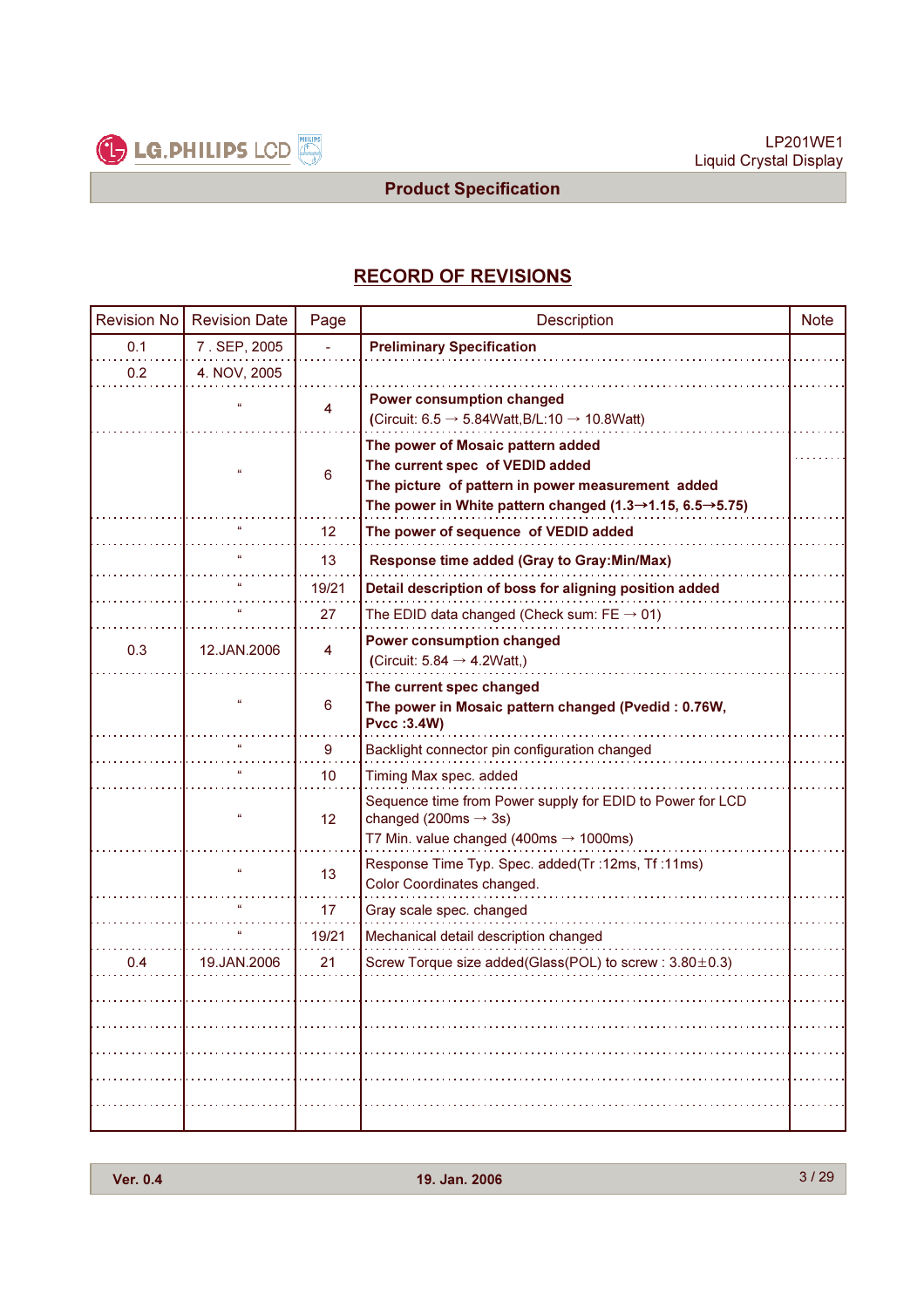



#### 1. General Description

LP201WE1 is a Color Active Matrix Liquid Crystal Display with an integral Cold Cathode Fluorescent 2 Lamp(CCFL) backlight system. The matrix employs a-Si Thin Film Transistor as the active element. It is a transmissive type display operating in the normally black mode. It has a 20.1 inch diagonally measured active display area with WSXGA+ resolution (1050 vertical by 1680 horizontal pixel array) Each pixel is divided into Red, Green and Blue sub-pixels or dots which are arranged in vertical stripes. Gray scale or the brightness of the sub-pixel color is determined with a 8-bit gray scale signal for each dot, thus, presenting a palette of more than 16,7M(True) colors.

It has been designed to apply the 8Bit 2 port LVDS interface.

It is intended to support displays where high brightness, super wide viewing angle, and high color are important.



#### General Features

| <b>Active Screen Size</b>     | 20.1 inches (511.133mm) diagonal (Aspect ratio 16:10)                       |
|-------------------------------|-----------------------------------------------------------------------------|
| <b>Outline Dimension</b>      | 453.5(H) x 294.5 (V) x 11.5(D) mm (Typ.)                                    |
| <b>Pixel Pitch</b>            | $0.258$ mm x $0.258$ mm                                                     |
| <b>Pixel Format</b>           | 1680 horiz. By 1050 vert. Pixels RGB strip arrangement                      |
| Color Depth                   | 8bit, 16,7 M colors                                                         |
| Luminance, White              | 300 cd/m <sup>2</sup> (Center 5 point, Typ.)                                |
| Viewing Angle (CR>10)         | Viewing Angle Free (R/L 176(Typ.), U/D 176(Typ))                            |
| <b>Power Consumption</b>      | Total 15.0Watt(Typ.) (4.2Watt@VLCD(Mosaic),Typ10.8Watt 300cd/m2 Lamp=7.0mA) |
| Weight                        | <b>1500g Max</b>                                                            |
| <b>Display Operating Mode</b> | Transmissive mode, normally black                                           |
| <b>Surface Treatment</b>      | Hard coating & Glare (2H) treatment of the front polarizer                  |

Ver. 0.4 19. Jan. 2006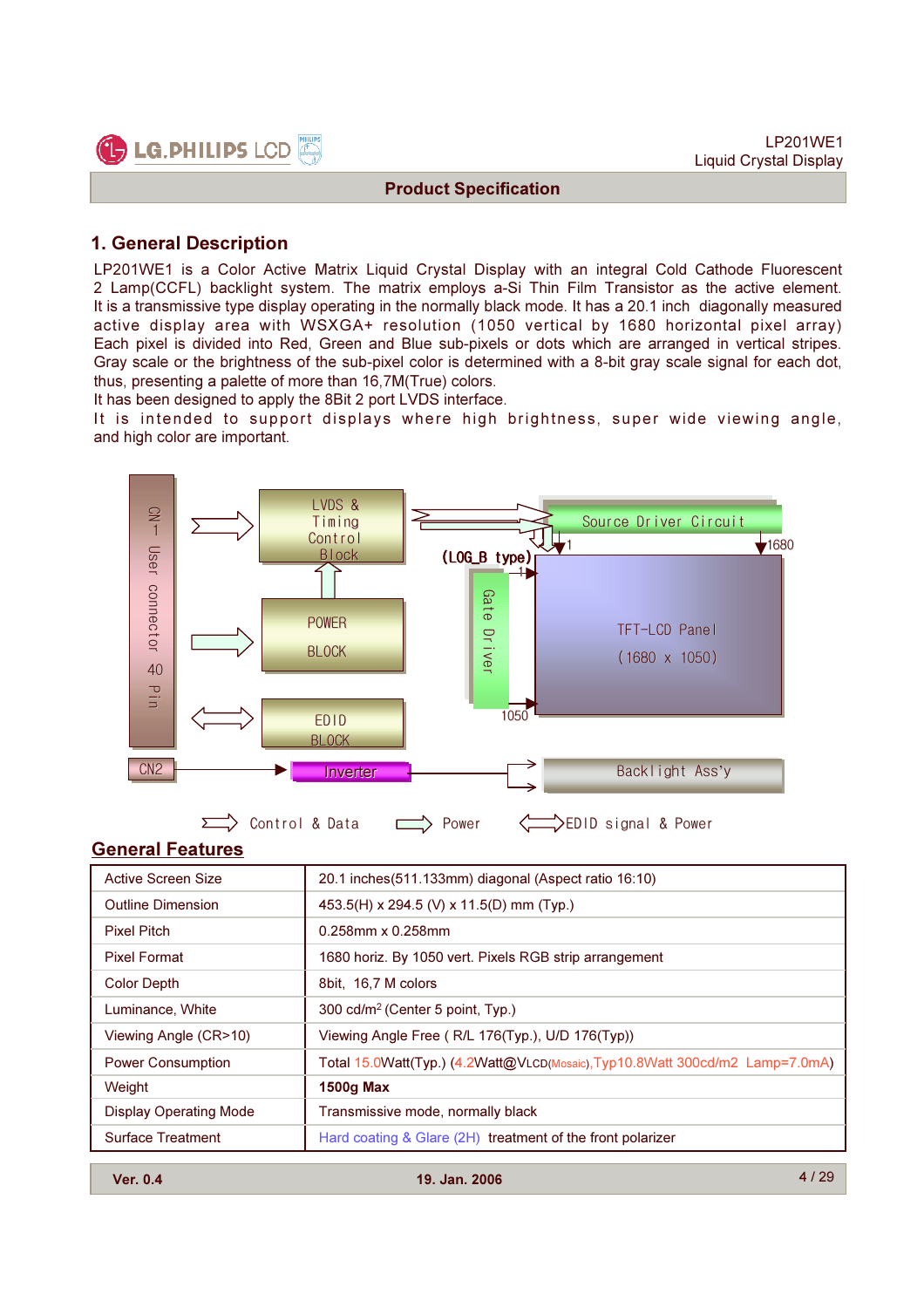

#### 2. Absolute Maximum Ratings

The following are maximum values which, if exceeded, may cause faulty operation or damage to the unit.

| Parameter                         | Symbol     |            | Values | <b>Units</b> | <b>Notes</b>            |
|-----------------------------------|------------|------------|--------|--------------|-------------------------|
|                                   |            | Min<br>Max |        |              |                         |
| <b>Power Input Voltage</b>        | VCC.       | $-0.3$     | 6.0    | <b>Vdc</b>   | at $25 \pm 5^{\circ}$ C |
| <b>Operating Temperature</b>      | Тор        |            | 50     | $^{\circ}$ C |                         |
| <b>Storage Temperature</b>        | <b>Hst</b> | $-20$      | 60     | ം            |                         |
| <b>Operating Ambient Humidity</b> | <b>HOP</b> | 10         | 90     | %RH          |                         |
| <b>Storage Humidity</b>           | <b>HST</b> | 10         | 90     | %RH          |                         |

#### Table 1. ABSOLUTE MAXIMUM RATINGS

Note : 1. Temperature and relative humidity range are shown in the figure below. Wet bulb temperature should be 39°C Max, and no condensation of water.



Dry Bulb Temperature [°C]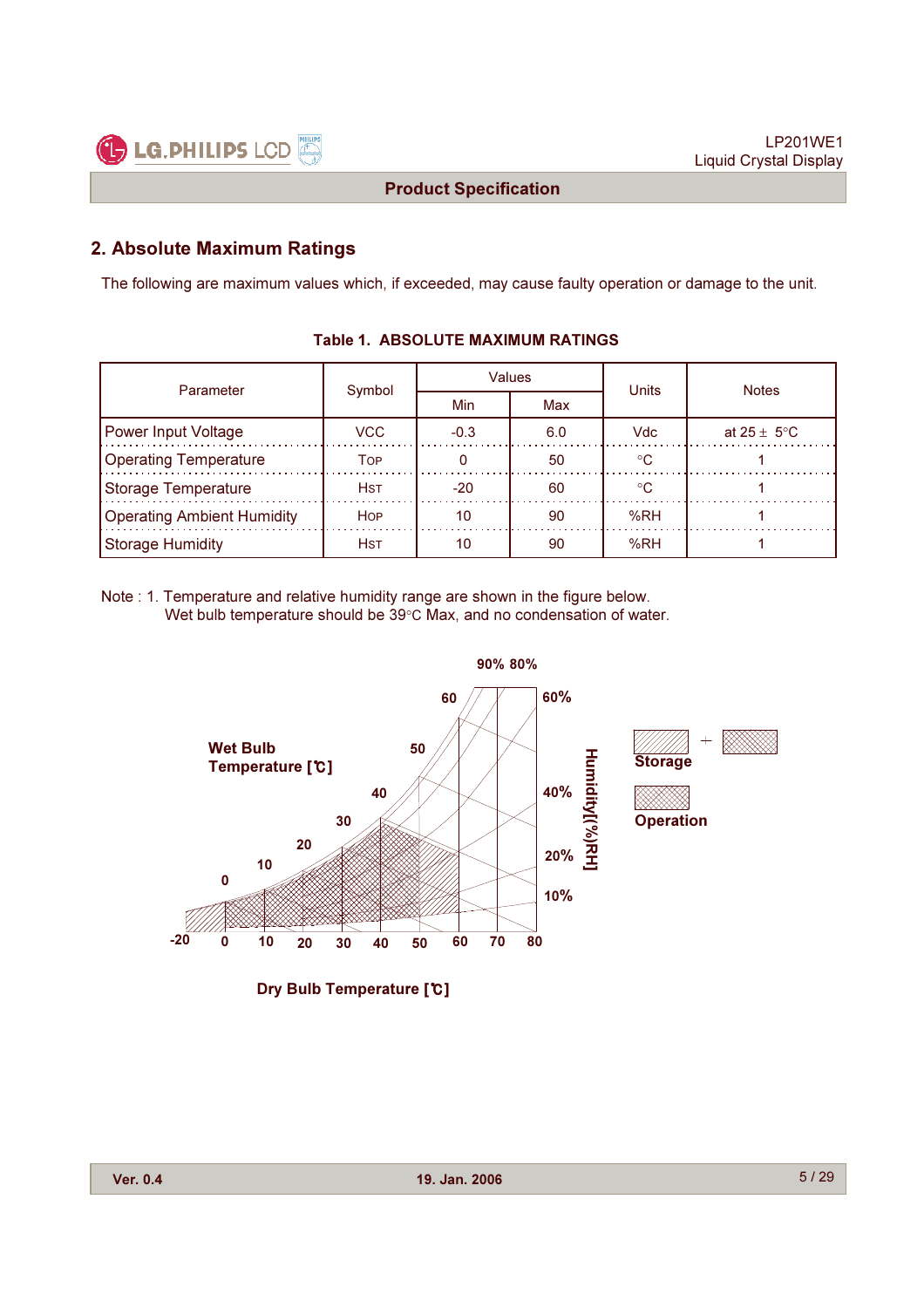

# 3. Electrical Specifications

#### 3-1. Electrical Characteristics

The LP201WE1(F11)requires two power inputs. One is employed to power the LCD electronics and to drive the TFT array and liquid crystal. The second input which powers the CCFL, is typically generated by an inverter. The inverter is an external unit to the LCD.

| Parameter                                                                  |              |        | Unit | <b>Notes</b> |                                   |                |
|----------------------------------------------------------------------------|--------------|--------|------|--------------|-----------------------------------|----------------|
|                                                                            | Symbol       | Min    | Typ  | Max          |                                   |                |
| MODULE:                                                                    |              |        |      |              |                                   |                |
| Power Supply Input Voltage                                                 | <b>VEDID</b> | 3.0    | 3.3  | 3.6          | $V_{DC}$                          |                |
| Power Supply Input Current                                                 |              | 195    | 230  | 265          | mA                                | 1              |
|                                                                            | <b>LEDID</b> | 195    | 230  | 265          | mA                                | 2              |
| Power Supply Input Voltage                                                 | <b>VCC</b>   | 4.5    | 5.0  | 5.5          | $V_{DC}$                          |                |
| Power Supply Input Current                                                 |              | 580    | 680  | 780          | <b>mA</b>                         | 1              |
|                                                                            | $I_{VCC}$    | 800    | 940  | 1080         | <b>mA</b>                         | $\overline{2}$ |
| <b>Power Consumption</b>                                                   | Pvedid       |        | 0.76 |              | Watt                              | 1              |
| <b>Power Consumption</b>                                                   | Pvcc         |        | 3.40 |              | Watt                              | 1              |
| Differential Impedance                                                     | Zm           | 90     | 100  | 110          | Ohm                               | 3              |
| LAMP (By 1Lamp)                                                            |              |        |      |              |                                   |                |
| <b>Operating Voltage</b>                                                   | $V_{BL}$     | 730    | 770  | 880          | $V_{RMS}$                         | 4              |
| <b>Operating Current</b>                                                   | $I_{BL}$     | 3.0    | 7.0  | 8.0          | mA <sub>RM</sub><br>S.            | 5              |
| <b>Power Consumption</b>                                                   | $P_{BL}$     |        | 5.4  | 6.0          |                                   | 10             |
| <b>Operating Frequency</b>                                                 | $f_{BL}$     | 40     | 60   | 80           | kHz                               | 8              |
| <b>Discharge Stabilization Time</b>                                        | Ts           |        |      | 3            | Min                               | 6              |
| Life Time                                                                  |              | 15,000 |      |              | <b>Hrs</b>                        | 7              |
| <b>Established Starting Voltage</b><br>at $25^\circ$ C<br>at $0^{\circ}$ C | Vs           |        |      | 1650<br>1950 | $\rm V_{RMS}$<br>V <sub>RMS</sub> | 9              |

|  |  | <b>Table 2. ELECTRICAL CHARACTERISTICS</b> |
|--|--|--------------------------------------------|
|--|--|--------------------------------------------|

#### Note)

- 1. The specified current and power consumption are under the Vcc =  $5.0V$ ,  $25^{\circ}$ , fv =  $60Hz$  condition whereas Mosaic pattern is displayed and fv is the frame frequency.
- 2. The current is specified at the maximum current pattern.



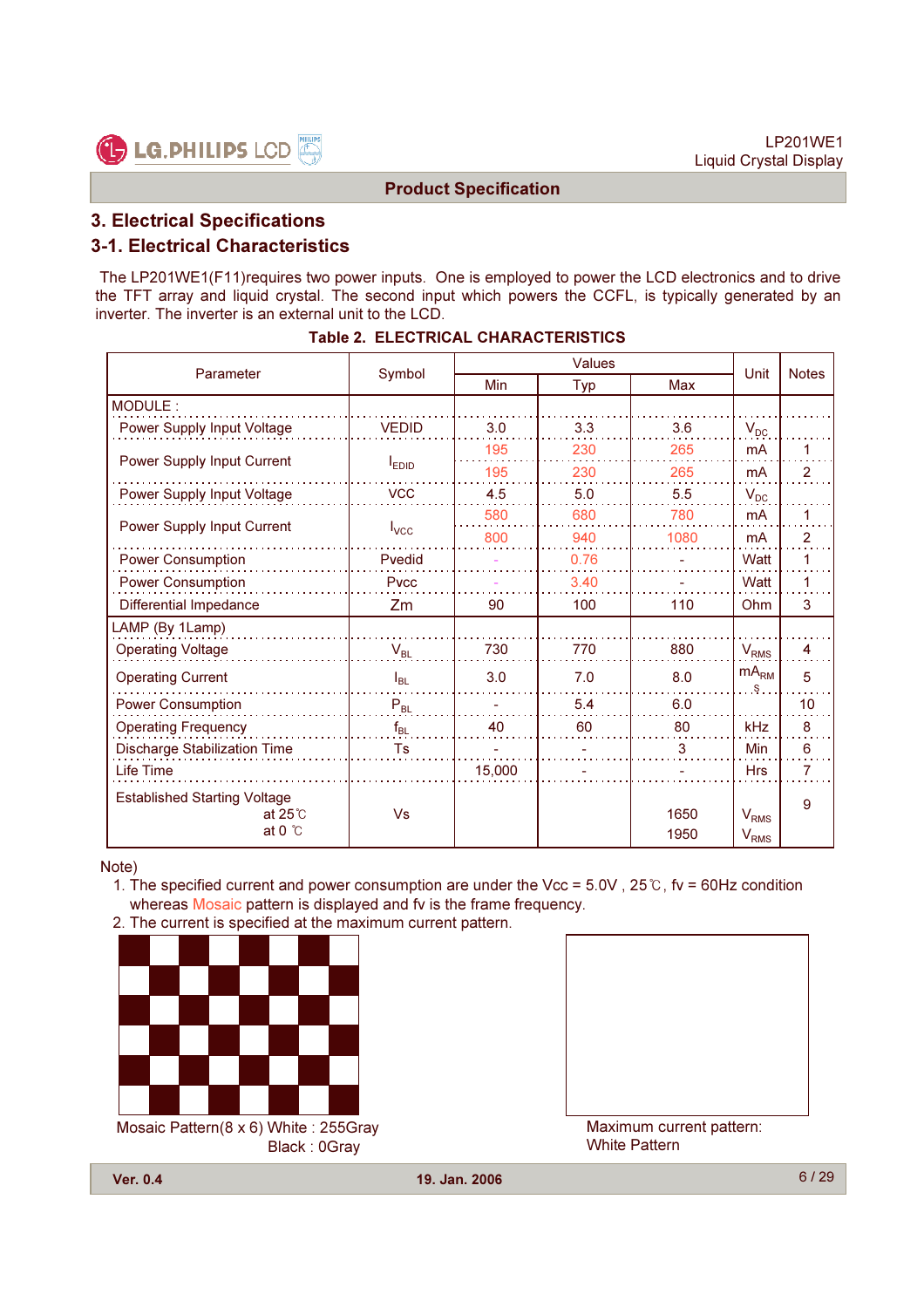**C** LG. PHILIPS LCD

Note)

- 3. This impedance value is needed to proper display and measured form LVDS Tx to the mating connector.
- 4. The variance of the voltage is  $\pm$  10%.
- 5. The typical operating current is for the typical surface luminance  $(L_{WH})$  in optical characteristics.
- 6. Define the brightness of the lamp after being lighted for 5 minutes as 100%, Ts is the time required for the brightness of the center of the lamp to be not less than 95%.
- 7. The life time is determined as the time at which brightness of lamp is 50% compare to that of initial value at the typical lamp current.
- 8. The output of the inverter must have symmetrical(negative and positive) voltage waveform and symmetrical current waveform.(Asymmetrical ratio is less than 10%) Please do not use the inverter which has asymmetrical voltage and asymmetrical current and spike wave. Lamp frequency may produce interface with horizontal synchronous frequency and as a result this may cause beat on the display. Therefore lamp frequency shall be as away possible from the horizontal synchronous frequency and from its harmonics in order to prevent interference.
- 9. The voltage above VS should be applied to the lamps for more than 1 second for start-up. Otherwise, the lamps may not be turned on. The used lamp current is the lamp typical current.
- 10. The lamp power consumption shown above does not include loss of external inverter. The applied lamp current is a typical one.
- 11. Requirements for a system inverter design, which is intended to have a better display performance, a better power efficiency and a more reliable lamp, are following.
	- It shall help increase the lamp lifetime and reduce leakage current.
		- a. The asymmetry rate of the inverter waveform should be less than 10%.
		- b. The distortion rate of the waveform should be within  $\sqrt{2} \pm 10\%$ .
			- \* Inverter output waveform had better be more similar to ideal sine wave.



\* Asymmetry rate:  $\left| \frac{1}{p} - \frac{1}{p} \right| / \left| \frac{1}{r} \right|$  \* 100% \* Distortion rate  $I_p$  (or  $I_{-p}$ ) /  $I_{rms}$ 

\$ Do not attach a conducting tape to lamp connecting wire.

If the lamp wire attach to a conducting tape, TFT-LCD Module has a low luminance and the inverter has abnormal action. Because leakage current is occurred between lamp wire and conducting tape.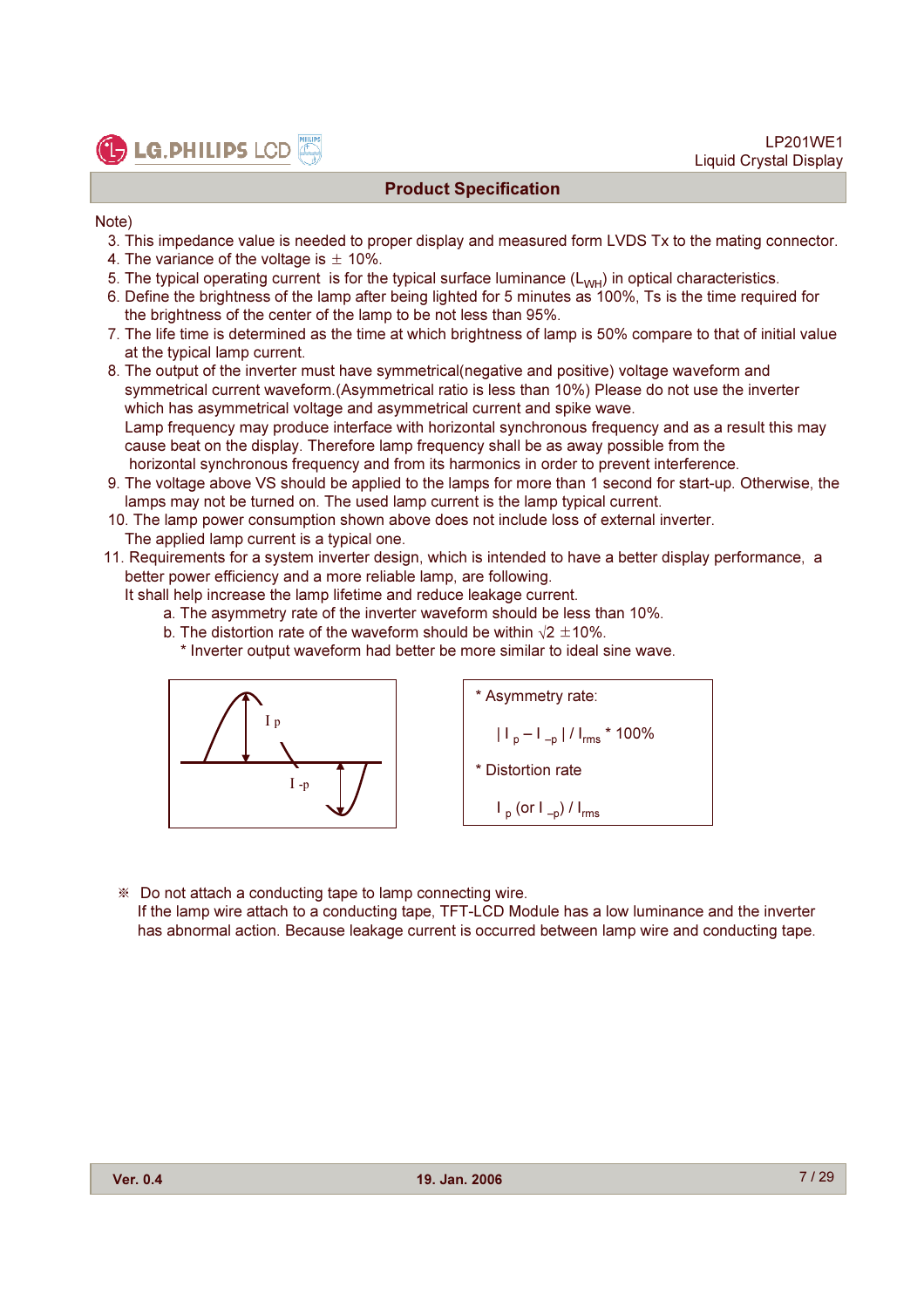

LP201WE1 Liquid Crystal Display

# Product Specification

#### 3-2. Interface Connections

This LCD employs two interface connections, a 40 pin connector is used for the module electronics interface and the other connector is used for the integral backlight system.

# Table 3. MODULE CONNECTOR PIN CONFIGURATION (CN1)

| Pin | Symbol        | Description                                 | <b>Notes</b>                                                    |
|-----|---------------|---------------------------------------------|-----------------------------------------------------------------|
| 1   | <b>Vss</b>    | Ground                                      |                                                                 |
| 2   | VCC.          | Power Supply, 5.0V Typ.                     |                                                                 |
| 3   | <b>VCC</b>    | Power Supply, 5.0V Typ.                     |                                                                 |
| 4   | <b>VCC</b>    | Power Supply, 5.0V Typ.                     | 1, Interface chips<br>1.1 LCD: 0IHIL-0062A (Donau)              |
| 5   | Test          | Panel Test                                  | including LVDS Receiver                                         |
| 6   | <b>VEEDID</b> | Digital Power supply (3.3 Typ)              | (THINE, THC63LVD824)<br>1.2 System: THC63LVDF823A or equivalent |
| 7   | $AI_0$        | Adaptive Image Output                       |                                                                 |
| 8   | CIK EEDID     | Two wire serial interface clock             |                                                                 |
| 9   | DATA EEDID    | Two wire serial interface data              | 2. Connector<br>2.1 LCD<br>∶ Tyco or                            |
| 10  | Vss           | Ground                                      | its compatibles                                                 |
| 11  | $RXin00-$     | - LVDS differential data input, Chan 0-Odd  | 2.2 Mating: Tyco or equivalent.                                 |
| 12  | $RXin00+$     | + LVDS differential data input, Chan 0-0dd  | 2.3 Connector pin arrangement<br>40                             |
| 13  | <b>Vss</b>    | Ground                                      |                                                                 |
| 14  | RXin01        | - LVDS differential data input. Chan 1-Odd  |                                                                 |
| 15  | $RXin01+$     | + LVDS differential data input, Chan 1-Odd  |                                                                 |
| 16  | <b>Vss</b>    | Ground                                      | [LCD Module Rear View]                                          |
| 17  | $RXin02-$     | - LVDS differential data input, Chan 2-Odd  |                                                                 |
| 18  | $RXin02+$     | + LVDS differential data input, Chan 2-Odd  |                                                                 |
| 19  | Vss           | Ground                                      |                                                                 |
| 20  | RXOC-         | - LVDS Differential Clock input (Odd)       |                                                                 |
| 21  | RX0C+         | + LVDS Differential Clock input (Odd)       |                                                                 |
| 22  | <b>Vss</b>    | Ground                                      |                                                                 |
| 23  | $RXin03-$     | - LVDS differential data input, Chan 3-Odd  |                                                                 |
| 24  | $RXin03+$     | + LVDS differential data input, Chan 3-Odd  |                                                                 |
| 25  | <b>Vss</b>    | Ground                                      |                                                                 |
| 26  | RXinE0-       | - LVDS differential data input, Chan 0-Even |                                                                 |
| 27  | RXinE0+       | + LVDS differential data input, Chan 0-Even |                                                                 |
| 28  | <b>Vss</b>    | Ground                                      |                                                                 |
| 29  | $RX$ in $E1-$ | - LVDS differential data input, Chan 1-Even |                                                                 |
| 30  | $RXinE1+$     | + LVDS differential data input, Chan 1-Even |                                                                 |
| 31  | <b>Vss</b>    | Ground                                      |                                                                 |
| 32  | RXinE2-       | - LVDS differential data input, Chan 2-Even |                                                                 |
| 33  | RXinE2+       | + LVDS differential data input, Chan 2-Even |                                                                 |
| 34  | Vss           | Ground                                      |                                                                 |
| 35  | RXEC-         | - LVDS Differential Clock input (Even)      |                                                                 |
| 36  | RXEC+         | + LVDS Differential Clock input (Even)      |                                                                 |
| 37  | Vss           | Ground                                      |                                                                 |
| 38  | RXinE3-       | - LVDS differential data input, Chan 3-Even |                                                                 |
| 39  | RXinE3+       | + LVDS differential data input, Chan 3-Even |                                                                 |
| 40  | NC.           | Al/SRGB test pin                            |                                                                 |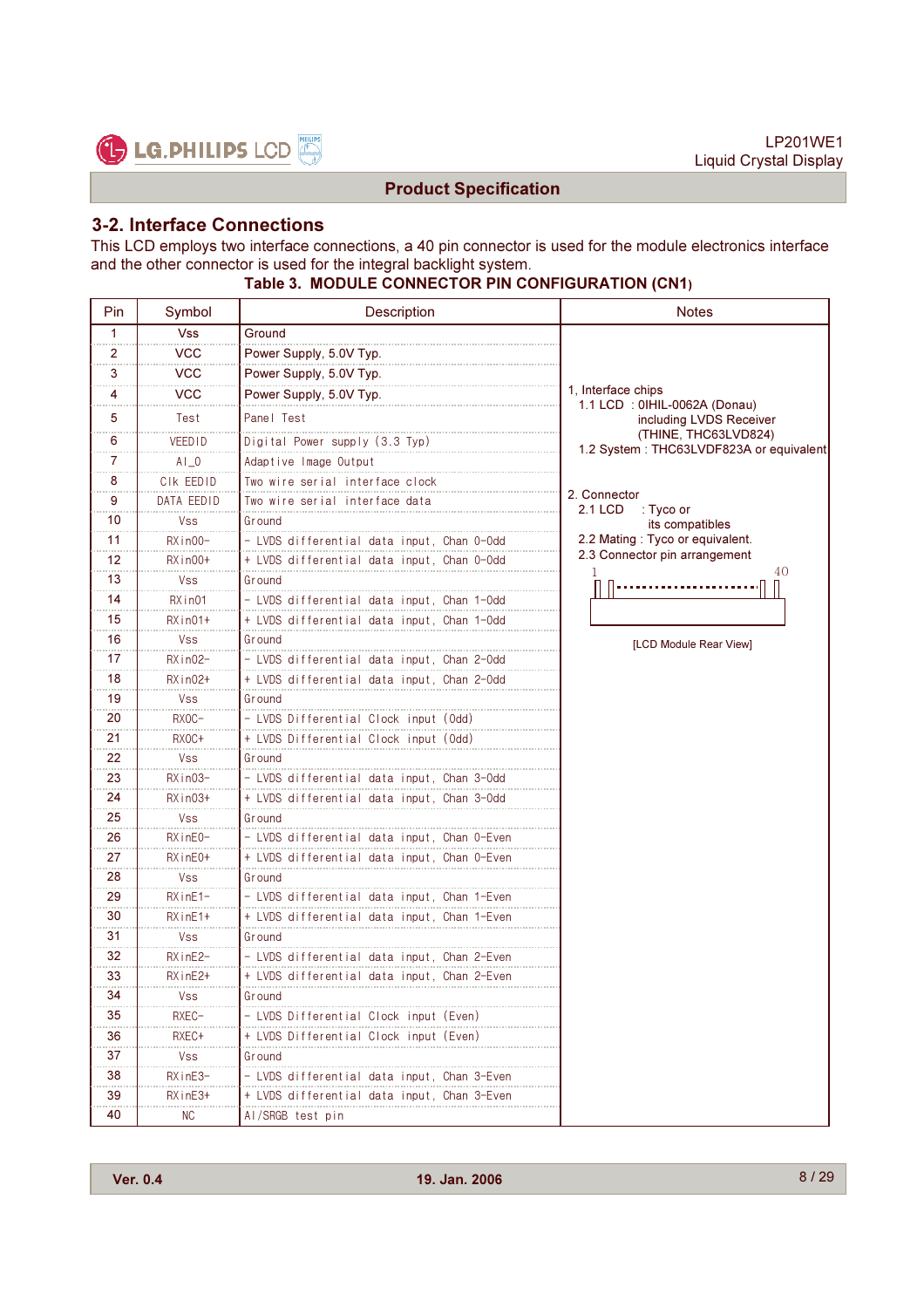

The backlight interface connector is a model BHSR-04VS-1, manufactured by JST or Compatible

#### Table 4. BACKLIGHT CONNECTOR PIN CONFIGURATION (J3)

| Pin | Symbol    | <b>Description</b>               | Notes                  |
|-----|-----------|----------------------------------|------------------------|
|     | High line | AC high voltage for CCFL driving | 2 3 4                  |
|     | Low line  | AC low voltage from the CCFL     |                        |
|     | Low line  | AC low voltage from the CCFL     | [LCD Module Rear View] |
|     | High line | AC high voltage for CCFL driving |                        |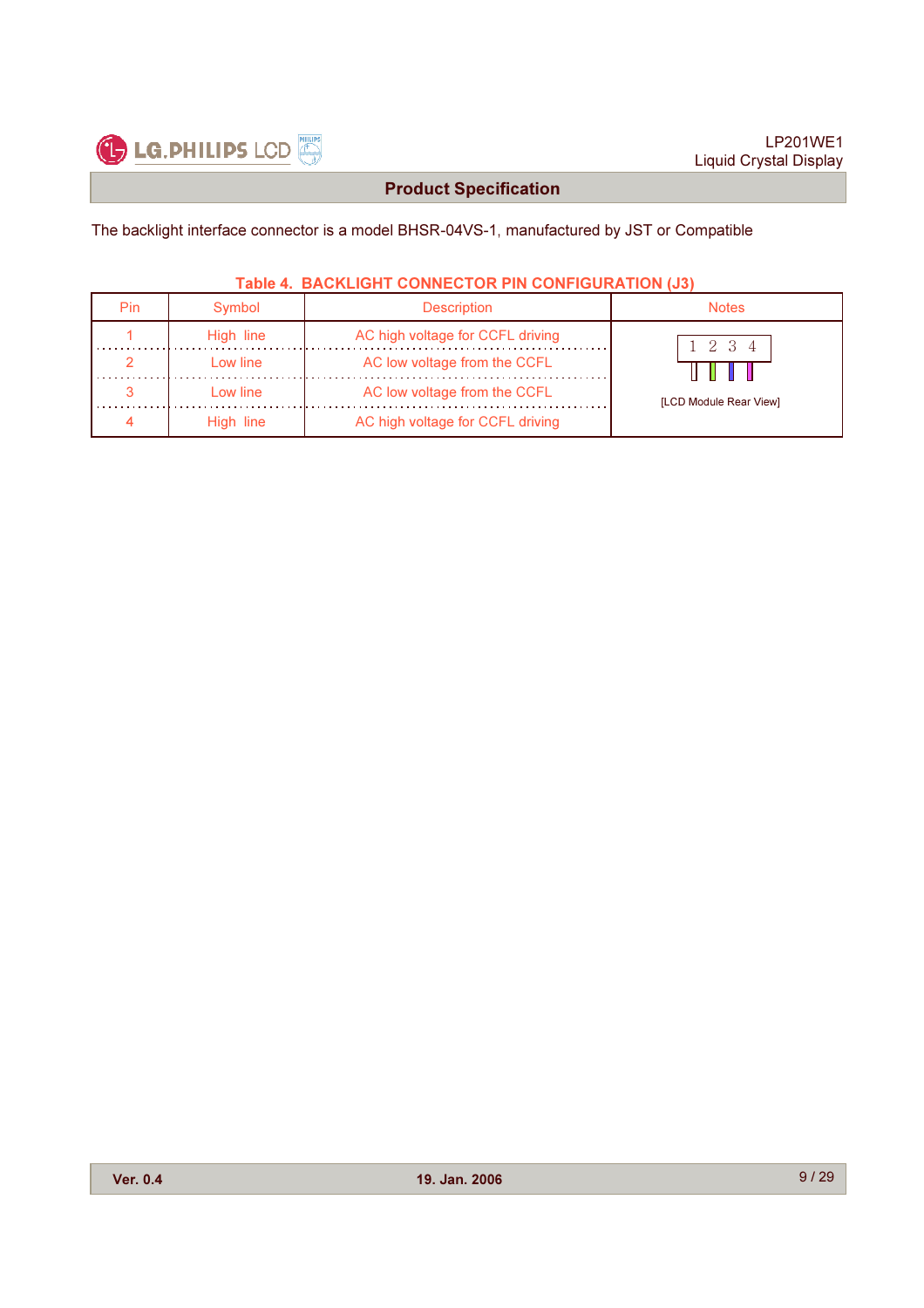

# 3-3. Signal Timing Specifications

This is the signal timing required at the input of the User connector. All of the interface signal timing should be satisfied with the following specifications and specifications of LVDS Tx/Rx for its proper operation.

| <b>ITEM</b>  | <b>Symbol</b>          |                 | Min   | <b>Typ</b> | Max                          | <b>Unit</b> | <b>Note</b> |
|--------------|------------------------|-----------------|-------|------------|------------------------------|-------------|-------------|
| <b>DCLK</b>  | Period                 | <b>tCLK</b>     | 8.33  | 8.40       | 8.47                         | ns          |             |
|              | Frequency              | <b>fCLK</b>     | 118.0 | 119.0      | 120.0                        | <b>MHz</b>  |             |
| <b>Hsync</b> | Period                 | <b>t</b> HP     | 1826  | 1840       | 1852                         |             |             |
|              | Width                  | twh             | 30    | 32         | 34                           | <b>tCLK</b> |             |
|              | Active                 | twha            | 1680  | 1680       | 1680                         |             |             |
| Vsync        | Period                 | tv <sub>P</sub> | 1073  | 1078       | 1084                         |             |             |
|              | <b>Width</b>           | twy             | 4     | 6          | $\overline{7}$<br><b>tHP</b> |             |             |
|              | Active                 | twya            | 1050  | 1050       | 1050                         |             |             |
| Data         | Horizontal back porch  | <b>tHBP</b>     | 76    | 80         | 84                           |             |             |
| Enable       | Horizontal front porch | <b>tHFP</b>     | 40    | 48         | 54                           | tclk        |             |
|              | Vertical back porch    | <b>t</b> VBP    | 17    | 19         | 23                           | <b>tHP</b>  |             |
|              | Vertical front porch   | <b>t</b> VFP    | 2     | 3          | 4                            |             |             |

#### Table 5. TIMING TABLE

# 3-4. Signal Timing Waveforms (Normal status)



Cautions

Case1: BIST status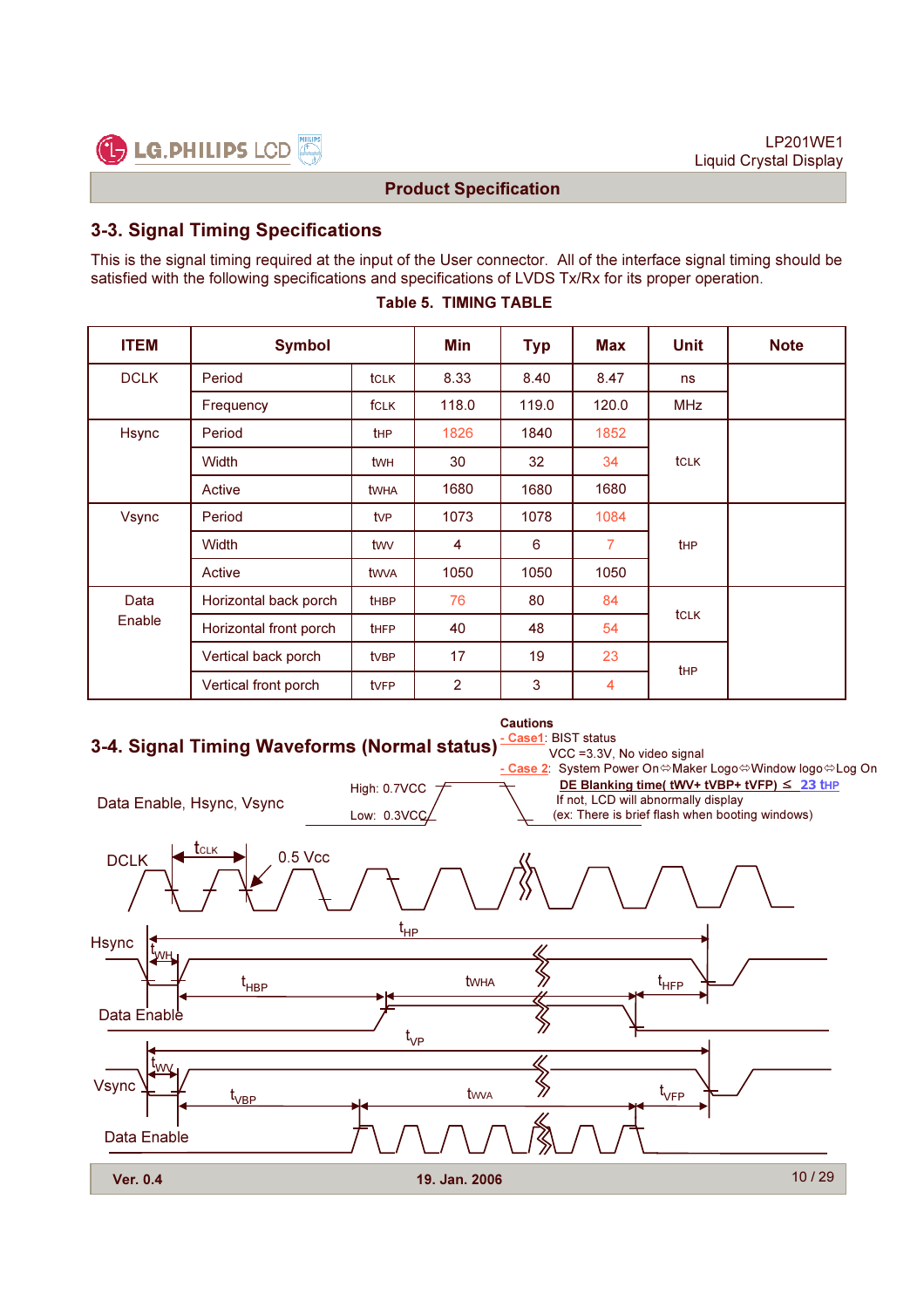

# 3-5. Color Input Data Reference

The brightness of each primary color (red,green and blue) is based on the 6-bit gray scale data input for the color ; the higher the binary input, the brighter the color. The table below provides a reference for color versus data input.

|              |                    |      |            |   |   |              |   |              |   |              |           |                                                 |             | Input Color Data |             |              |           |             |                |   |                          |              |             |              |              |              |
|--------------|--------------------|------|------------|---|---|--------------|---|--------------|---|--------------|-----------|-------------------------------------------------|-------------|------------------|-------------|--------------|-----------|-------------|----------------|---|--------------------------|--------------|-------------|--------------|--------------|--------------|
| Color        |                    |      |            |   |   | <b>RED</b>   |   |              |   |              |           | <b>GREEN</b>                                    |             |                  |             |              |           | <b>BLUE</b> |                |   |                          |              |             |              |              |              |
|              |                    |      | <b>MSB</b> |   |   |              |   | LSB   MSB    |   |              |           |                                                 |             |                  | <b>LSB</b>  | <b>MSB</b>   |           |             |                |   |                          |              | <b>LSB</b>  |              |              |              |
|              |                    |      |            |   |   |              |   |              |   |              |           | R7 R6 R5 R4 R3 R2 R1 R0 G7 G6 G5 G4 G3 G2 G1 G0 |             |                  |             |              |           |             |                |   | B7 B6 F11 B4 B3 B2 B1 B0 |              |             |              |              |              |
|              | <b>Black</b>       |      | 0          | 0 | 0 | 0            | 0 | 0            | 0 | 0            | 0         | 0                                               | $\mathbf 0$ | 0                | $\mathbf 0$ | 0            | 0         | 0           | $\mathbf 0$    | 0 | $\pmb{0}$                | 0            | 0           | 0            | $\mathbf 0$  | 0            |
|              | Red (255)          |      | 1          | 1 | 1 | 1            | 1 | $\mathbf{1}$ | 1 | 1            | 0         | 0                                               | 0           | 0                | $\mathbf 0$ | 0            | 0         | 0           | $\pmb{0}$      | 0 | $\pmb{0}$                | 0            | 0           | 0            | $\mathbf 0$  | 0            |
|              | <b>Green (255)</b> |      | 0          | 0 | 0 | 0            | 0 | 0            | 0 | 0            | 1         | 1                                               | 1           | 1                | 1           | 1            | 1         | 1           | $\mathbf 0$    | 0 | 0                        | 0            | 0           | 0            | 0            | 0            |
| <b>Basic</b> | <b>Blue (255)</b>  |      | 0          | 0 | 0 | 0            | 0 | 0            | 0 | 0            | 0         | 0                                               | 0           | 0                | 0           | 0            | 0         | 0           | $\mathbf{1}$   | 1 | 1                        | 1            | 1           | 1            | $\mathbf{1}$ | $\mathbf{1}$ |
| Color        | Cyan               |      | 0          | 0 | 0 | 0            | 0 | 0            | 0 | 0            | $\vert$ 1 | 1                                               | 1           | 1                | 1           | 1            | 1         | 1           | $\overline{1}$ | 1 | 1                        | 1            | 1           | 1            | $\mathbf{1}$ | $\mathbf{1}$ |
|              | Magenta            |      | 1          | 1 | 1 | 1            | 1 | 1            | 1 | 1            | 0         | 0                                               | 0           | 0                | 0           | 0            | 0         | 0           | $\mathbf{1}$   | 1 | 1                        | 1            | 1           | 1            | 1            | 1            |
|              | Yellow             |      | 1          | 1 | 1 | 1            | 1 | 1            | 1 | 1            | 1         | 1                                               | 1           | 1                | 1           | 1            | 1         | 1           | 0              | 0 | 0                        | 0            | 0           | 0            | 0            | 0            |
|              | White              |      | 1          | 1 | 1 | $\mathbf{1}$ | 1 | 1            | 1 | 1            | 1         | 1                                               | 1           | 1                | 1           | $\mathbf{1}$ | 1         | 1           | 1              | 1 | 1                        | 1            | 1           | $\mathbf{1}$ | $\mathbf{1}$ | $\mathbf{1}$ |
|              | RED (000)          | Dark | 0          | 0 | 0 | 0            | 0 | 0            | 0 | 0            | 0         | 0                                               | $\pmb{0}$   | 0                | $\pmb{0}$   | 0            | 0         | 0           | $\pmb{0}$      | 0 | $\pmb{0}$                | 0            | 0           | 0            | $\pmb{0}$    | 0            |
|              | RED (001)          |      | 0          | 0 | 0 | 0            | 0 | 0            | 0 | $\mathbf{1}$ | 0         | 0                                               | $\mathbf 0$ | 0                | $\mathbf 0$ | 0            | $\pmb{0}$ | 0           | $\mathbf 0$    | 0 | $\pmb{0}$                | 0            | $\mathbf 0$ | 0            | $\mathbf 0$  | $\mathbf 0$  |
| <b>RED</b>   | $\ldots$           |      |            |   |   |              |   |              |   |              |           | $\cdots$<br>$\cdots$                            |             |                  |             |              |           |             |                |   |                          |              |             |              |              |              |
|              | <b>RED (254)</b>   |      | 1          | 1 | 1 | 1            | 1 | 1            | 1 | 0            | 0         | 0                                               | 0           | 0                | 0           | 0            | 0         | 0           | $\pmb{0}$      | 0 | 0                        | 0            | 0           | 0            | 0            | 0            |
|              | RED (255)          |      | 1          | 1 | 1 | 1            | 1 | 1            | 1 | 1            | 0         | 0                                               | 0           | 0                | 0           | 0            | 0         | 0           | $\mathbf 0$    | 0 | 0                        | 0            | 0           | 0            | $\mathbf 0$  | 0            |
|              | GREEN (000) Dark   |      | $\pmb{0}$  | 0 | 0 | 0            | 0 | 0            | 0 | 0            | 0         | 0                                               | 0           | 0                | $\mathbf 0$ | 0            | 0         | 0           | $\pmb{0}$      | 0 | 0                        | 0            | 0           | 0            | $\mathbf 0$  | 0            |
|              | <b>GREEN (001)</b> |      | 0          | 0 | 0 | 0            | 0 | 0            | 0 | 0            | 0         | 0                                               | 0           | 0                | 0           | 0            | $\pmb{0}$ | 1           | $\pmb{0}$      | 0 | 0                        | 0            | 0           | 0            | 0            | 0            |
| <b>GREEN</b> | $\ldots$           |      |            |   |   | $\cdots$     |   |              |   |              |           |                                                 |             |                  |             |              |           |             |                |   |                          | $\cdots$     |             |              |              |              |
|              | <b>GREEN (254)</b> |      | 0          | 0 | 0 | 0            | 0 | 0            | 0 | 0            | 1         | 1                                               | 1           | 1                | 1           | 1            | 1         | 0           | 0              | 0 | 0                        | 0            | 0           | 0            | 0            | 0            |
|              | <b>GREEN (255)</b> |      | 0          | 0 | 0 | 0            | 0 | 0            | 0 | 0            | 1         | 1                                               | 1           | 1                | 1           | 1            | 1         | 1           | 0              | 0 | 0                        | 0            | 0           | 0            | 0            | 0            |
|              | <b>BLUE (000)</b>  | Dark | 0          | 0 | 0 | 0            | 0 | 0            | 0 | 0            | 0         | 0                                               | 0           | 0                | 0           | 0            | 0         | 0           | $\pmb{0}$      | 0 | 0                        | 0            | 0           | 0            | $\mathbf 0$  | 0            |
|              | <b>BLUE (001)</b>  |      | 0          | 0 | 0 | 0            | 0 | 0            | 0 | 0            | 0         | 0                                               | 0           | 0                | 0           | 0            | 0         | 0           | 0              | 0 | 0                        | 0            | $\mathbf 0$ | 0            | 0            | $\mathbf{1}$ |
| <b>BLUE</b>  | $\ldots$           |      |            |   |   | $\cdots$     |   |              |   |              |           |                                                 |             |                  | $\ldots$    |              |           |             |                |   |                          | 44           |             |              |              |              |
|              | <b>BLUE (254)</b>  |      | 0          | 0 | 0 | 0            | 0 | 0            | 0 | 0            | 0         | 0                                               | 0           | 0                | $\mathbf 0$ | 0            | $\pmb{0}$ | 0           | $\mathbf{1}$   | 1 | 1                        | $\mathbf{1}$ | 1           | 1            | $\mathbf{1}$ | 0            |
|              | <b>BLUE (255)</b>  |      | 0          | 0 | 0 | 0            | 0 | 0            | 0 | 0            | 0         | 0                                               | 0           | 0                | 0           | 0            | 0         | 0           | $\mathbf 1$    | 1 |                          | 1            | 1           |              | 1            | 1            |

#### Table 6. COLOR DATA REFERENCE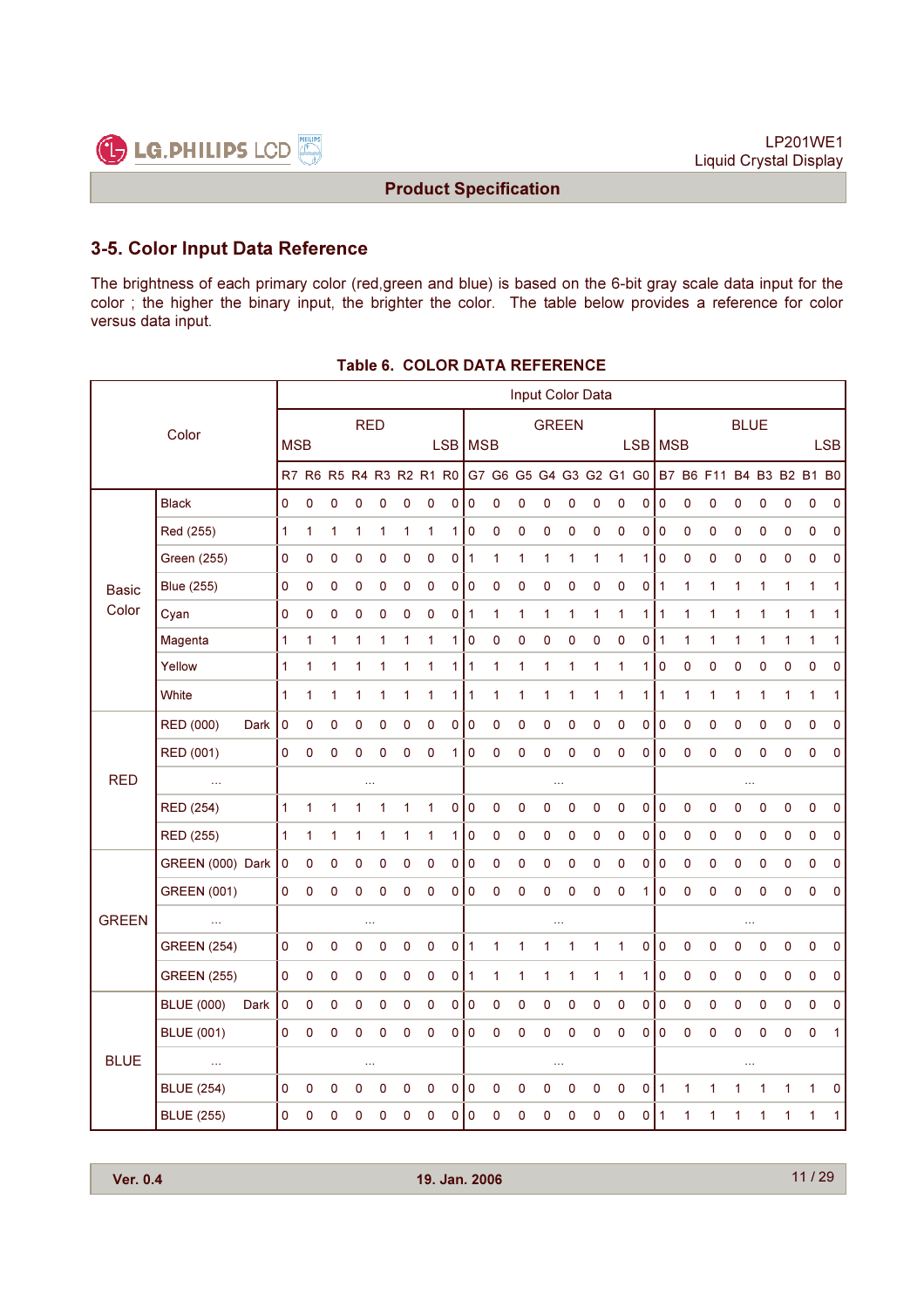

LP201WE1 Liquid Crystal Display

#### 3-6. Power Sequence



Product Specification

#### Table7. POWER SEQUENCE TABLE

| Parameter      |      | Value | Units |      |
|----------------|------|-------|-------|------|
|                | Min. | Typ.  | Max.  |      |
| $\mathsf{T}_4$ |      |       | 10    | (ms) |
| T <sub>2</sub> | 0    |       | 50    | (ms) |
| $T_3$          | 200  |       |       | (ms) |
| T <sub>4</sub> | 200  | -     |       | (ms) |
| $T_5$          | 0    |       | 50    | (ms) |
| $T_6$          | 0    |       | 10    | (ms) |
| T <sub>7</sub> | 1000 |       |       | (ms) |

Note)

- 1. Please avoid floating state of interface signal at invalid period.
- 2. When the interface signal is invalid, be sure to pull down the power supply for LCD VCC to 0V.
- 3. Lamp power must be turn on after power supply for LCD and interface signal are valid.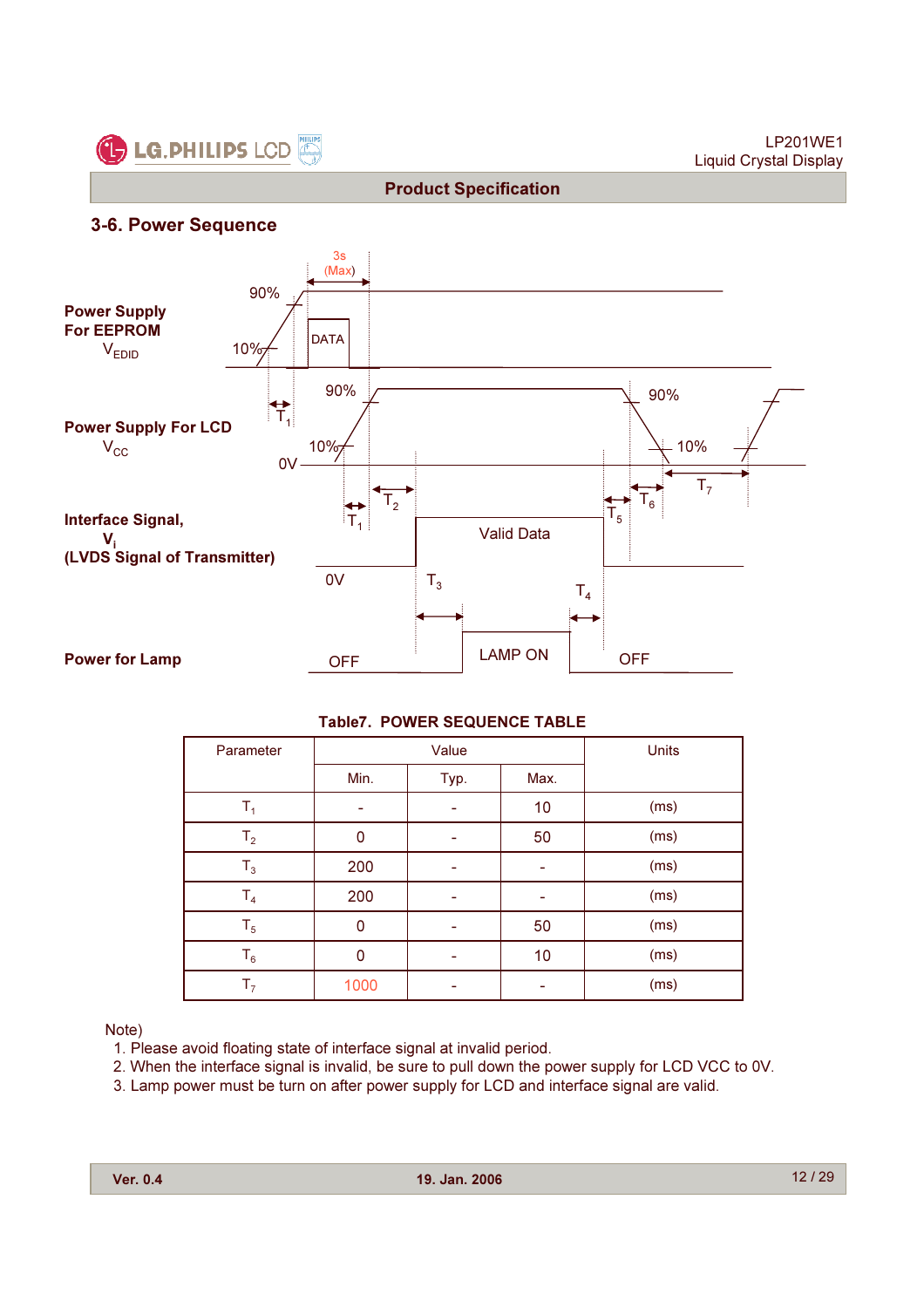

# 4. Optical Specification

Optical characteristics are determined after the unit has been 'ON' and stable for approximately 30 minutes in a dark environment at 25°C. The values specified are at an approximate distance 50cm from the LCD surface at a viewing angle of Φ and Θ equal to 0°.

FIG. 1 presents additional information concerning the measurement equipment and method.

#### FIG. 1 Optical Characteristic Measurement Equipment and Method



**Table 8. OPTICAL CHARACTERISTICS** Ta=25°C, VCC=5.0V, fv=60Hz, f<sub>CLK</sub>= 119MHz, lout = 7mA

|                                  | Parameter                |                  | Symbol                            |                | Values |                | <b>Units</b>      | <b>Notes</b>     |
|----------------------------------|--------------------------|------------------|-----------------------------------|----------------|--------|----------------|-------------------|------------------|
|                                  |                          |                  |                                   | Min            | Typ    | Max            |                   |                  |
|                                  | <b>Contrast Ratio</b>    |                  | <b>CR</b>                         | 400            | 600    | $\blacksquare$ |                   | $\mathbf{1}$     |
| <b>Surface Luminance</b>         |                          |                  | $L_{WH}$                          | 260            | 300    |                | cd/m <sup>2</sup> | $\overline{2}$   |
| Luminance Variation              |                          |                  | $\delta$ white                    | ÷.             | L.     | 2.0            |                   | $\mathbf{3}$     |
|                                  |                          | <b>Rise Time</b> | $Tr_R$                            | ÷.             | 12     | 15             | ms                | $\overline{4}$   |
|                                  |                          | Decay Time       | $Tr_D$                            | ÷              | 11     | 15             | ms                | 4                |
| Response Time                    |                          | Gray To Gray     | ${\mathsf T}_{\mathsf{GTG\_AVR}}$ | ÷              | 16.0   | $\blacksquare$ | ms                | 5                |
|                                  |                          |                  | $T_{GTG\_MAX}$                    | L.             | 24.0   | ÷.             | ms                | 5                |
|                                  |                          | <b>RED</b>       | <b>Rx</b>                         |                | 0.599  |                |                   |                  |
|                                  |                          |                  | <b>Ry</b>                         |                | 0.349  |                |                   |                  |
|                                  | <b>GREEN</b>             |                  | Gx                                |                | 0.324  |                |                   |                  |
|                                  | <b>Color Coordinates</b> |                  | Gy                                | Typ            | 0.549  | Typ            |                   |                  |
| [CIE1931]                        |                          | <b>BLUE</b>      | Bx                                | $-0.03$        | 0.157  | $+0.03$        |                   |                  |
|                                  |                          |                  | By                                |                | 0.140  |                |                   |                  |
|                                  |                          | <b>WHITE</b>     | Wx                                |                | 0.315  |                |                   |                  |
|                                  |                          |                  | Wy                                |                | 0.330  |                |                   |                  |
| Color shift                      |                          |                  |                                   |                |        |                |                   | 6                |
|                                  | Horizontal               |                  | $\theta_{\texttt{CST\_H}}$        |                | 176    | ä,             | degree            |                  |
|                                  | Vertical                 |                  | $\theta_{\texttt{CST-V}}$         | $\blacksquare$ | 176    | ä,             |                   |                  |
| Viewing Angle (CR>10)            |                          |                  |                                   |                |        |                |                   |                  |
| General                          | Horizontal               |                  | $\theta_H$                        | 170            | 176    | $\blacksquare$ | degree            | $\overline{7}$   |
|                                  | Vertical                 |                  | $\theta_{\rm V}$                  | 170            | 176    |                |                   |                  |
| <b>Effective</b>                 | Horizontal               |                  | $\theta_{\text{GMA\_H}}$          | ÷,             | 176    | ÷,             | degree            | 8                |
|                                  | Vertical                 |                  | $\theta_{\text{GMA\_V}}$          |                | 176    |                |                   |                  |
| <b>Gray Scale</b>                |                          |                  |                                   |                | 2.2    |                |                   | $\boldsymbol{9}$ |
| <b>Ver. 0.4</b><br>19. Jan. 2006 |                          |                  |                                   |                |        |                |                   | 13/29            |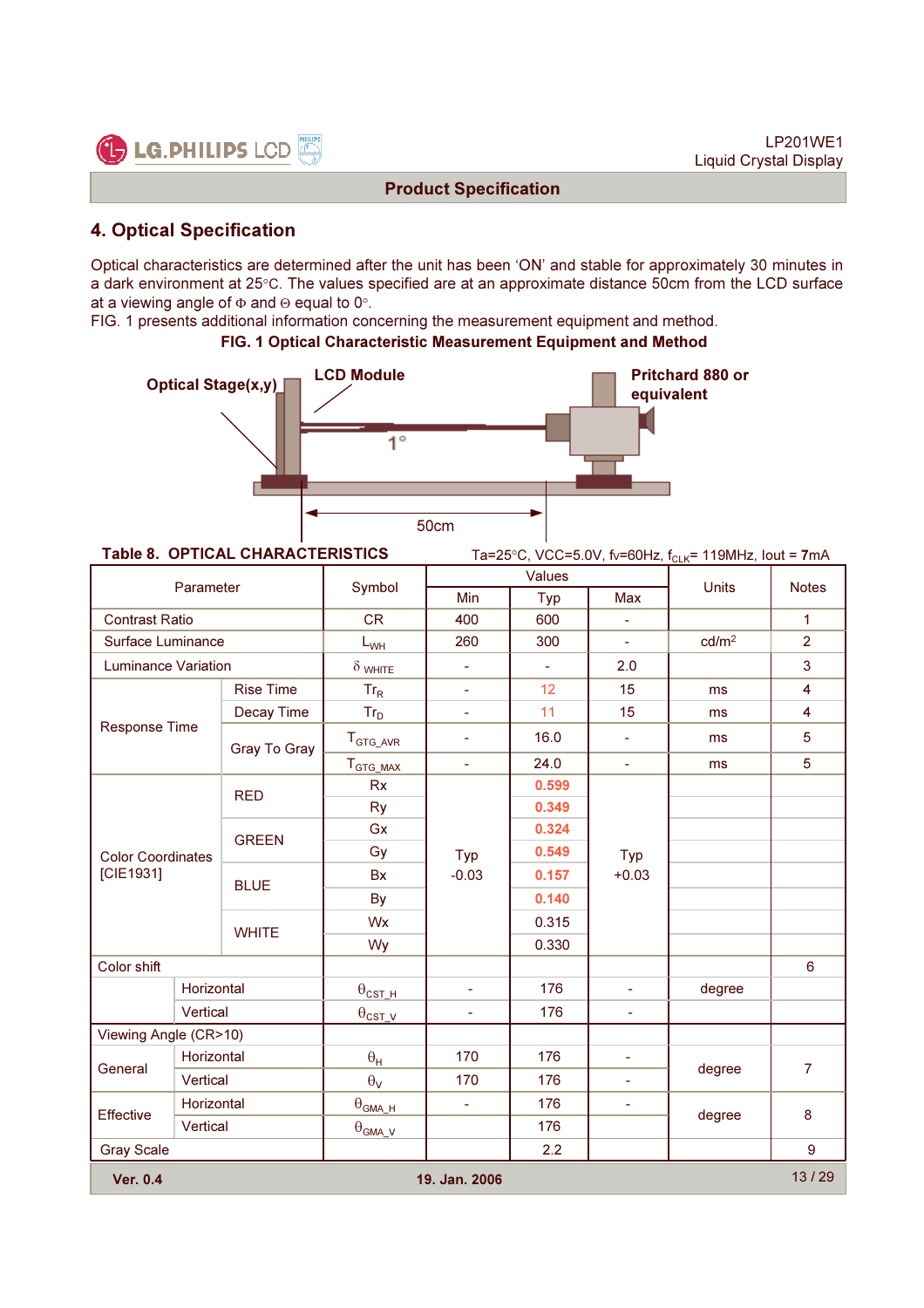

Note)

1. Contrast Ratio(CR) is defined mathematically as Surface Luminance with all white pixels

Contrast Ratio =

Surface Luminance with all black pixels

2. Surface luminance is the 5point (1~5)average across the LCD surface 50cm from the surface with all pixels displaying white (7.0mA). For more information see FIG 2.

<measuring point for surface luminance & measuring point for luminance variation>

3. Luminance % uniformity is measured for 13 point For more information see FIG 2.  $\delta$  WHITE = Maximum(LN1,LN2, ..... LN13)  $\div$  Minimum(LN1,LN2, ..... LN137)



**Measuring Point** @ H.V: Active Area  $H : 433.44$  mm  $V : 270.90$  mm

LP201WE1

Liquid Crystal Display

FIG. 2 Measure Point for Luminance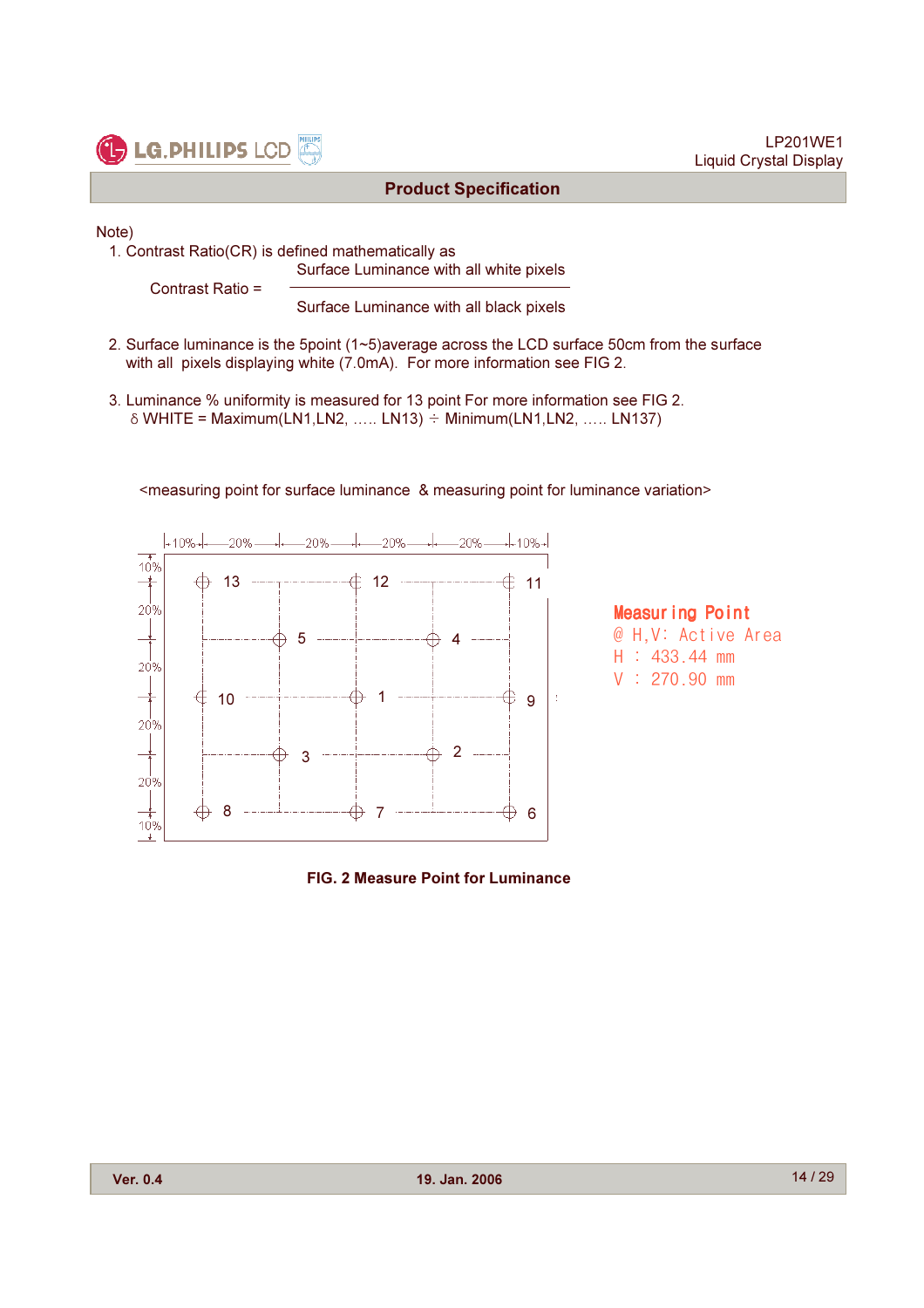

4. Response time is the time required for the display to transition from white to black (rise time,  $Tr_R$ ) and from black to white(Decay Time,  $Tr_D$ ). For additional information see FIG 3.



#### FIG. 3 Response Time

- 5. The Gray to Gray response time is defined as the following figure and shall be measured by switching the input signal for "Gray To Gray ".
	- Gray step : 5 Step
	- TGTG\_AVR is the total average time at rising time and falling time for "Gray To Gray ".
	- TGTG MAX is the max time at rising time or falling time for "Gray To Gray ".

|                     | Gray to Gray   |      |      | <b>Rising Time</b> |     |                |
|---------------------|----------------|------|------|--------------------|-----|----------------|
|                     |                | G255 | G191 | G127               | G63 | G <sub>0</sub> |
| <b>Falling Time</b> | G255           |      |      |                    |     |                |
|                     | G191           |      |      |                    |     |                |
|                     | G127           |      |      |                    |     |                |
|                     | G63            |      |      |                    |     |                |
|                     | G <sub>0</sub> |      |      |                    |     |                |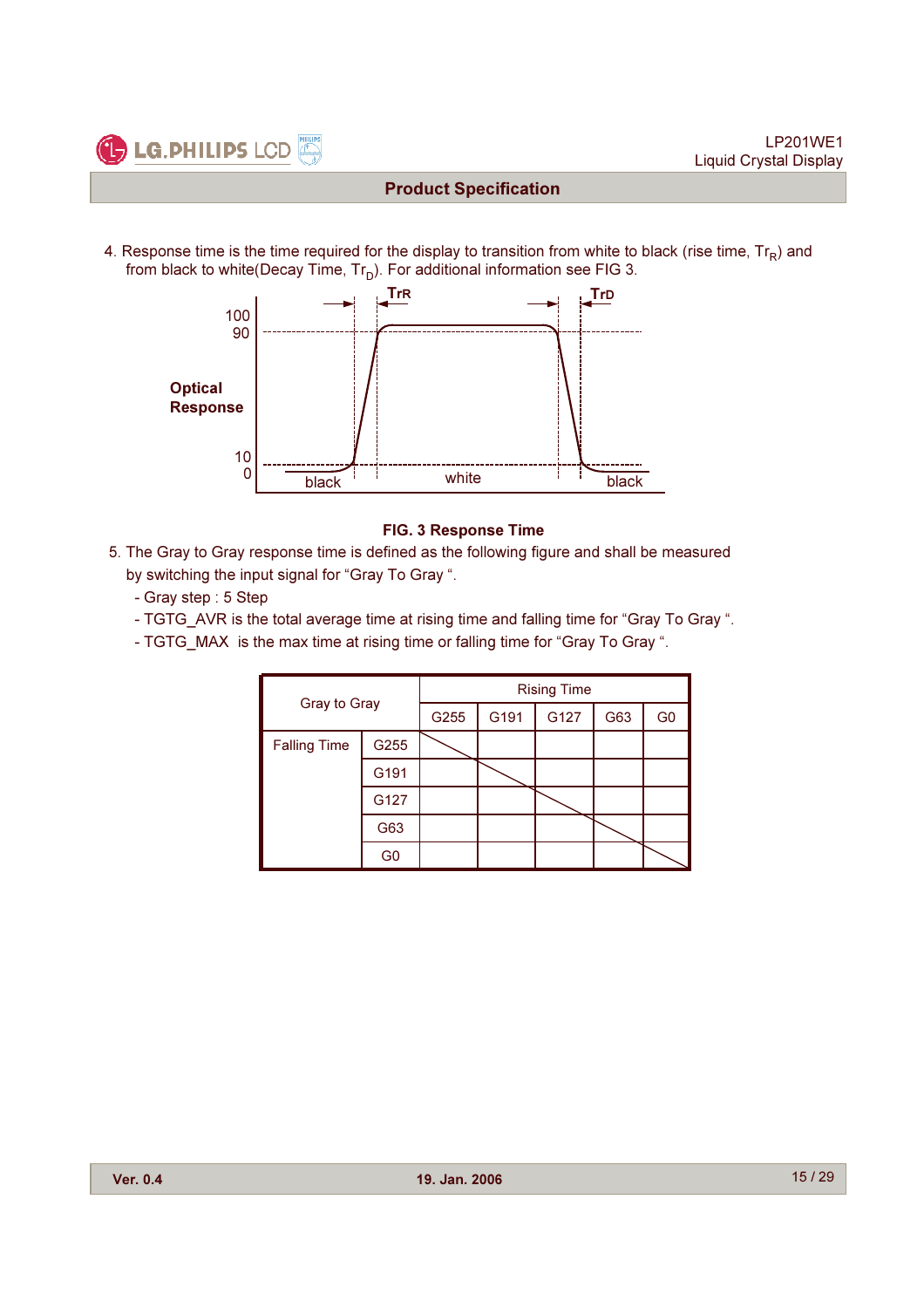

LP201WE1 Liquid Crystal Display

# Product Specification

- 6. Color shift is the angle at which the color difference is lower than 0.04.
	- Color difference( $\Delta$ u'v')

$$
u' = \frac{4x}{-2x + 12y + 3} \qquad v' = \sqrt{2x + 12y + 3}
$$
  

$$
\Delta u'v' = \sqrt{(u'_{1}-u'_{2})^2 + (v'_{1}-v'_{2})^2} \qquad u'
$$

-2x + 12y +3 9y u'1, v'1 : u'v' value at viewing angle direction

- $u'2$ ,  $v'2$  :  $u'v'$  value at front  $(\theta=0)$
- Pattern size : 25% Box size
- Viewing angle direction of color shift : Horizontal, Vertical





Viewing angle direction

Average RGB values in Bruce RGB for Macbeth Chart

|    | Dark skin    | Light skin       | <b>Blue sky</b> | Foliage          | <b>Blue flower</b> | <b>Bluish</b> green |
|----|--------------|------------------|-----------------|------------------|--------------------|---------------------|
| R. | 98           | 206              | 85              | 77               | 129                | 114                 |
| G  | 56           | 142              | 112             | 102              | 118                | 199                 |
| B  | 45           | 123              | 161             | 46               | 185                | 178                 |
|    | Orange       | Purplish blue    | Moderate red    | Purple           | Yellow green       | Orange yellow       |
| R. | 219          | 56               | 211             | 76               | 160                | 230                 |
| G  | 104          | 69               | 67              | 39               | 193                | 162                 |
| B  | 24           | 174              | 87              | 86               | 58                 | 29                  |
|    | <b>Blue</b>  | Green            | <b>Red</b>      | Yellow           | Magenta            | cyan                |
| R. | 26           | 72               | 197             | 241              | 207                | 35                  |
| G  | 32           | 148              | 27              | 212              | 62                 | 126                 |
| B  | 145          | 65               | 37              | 36               | 151                | 172                 |
|    | <b>White</b> | <b>Neutral 8</b> | Neutral 6.5     | <b>Neutral 5</b> | Neutral 3.5        | black               |
| R. | 240          | 206              | 155             | 110              | 63                 | 22                  |
| G  | 240          | 206              | 155             | 110              | 63                 | 22                  |
| B  | 240          | 206              | 155             | 110              | 63                 | 22                  |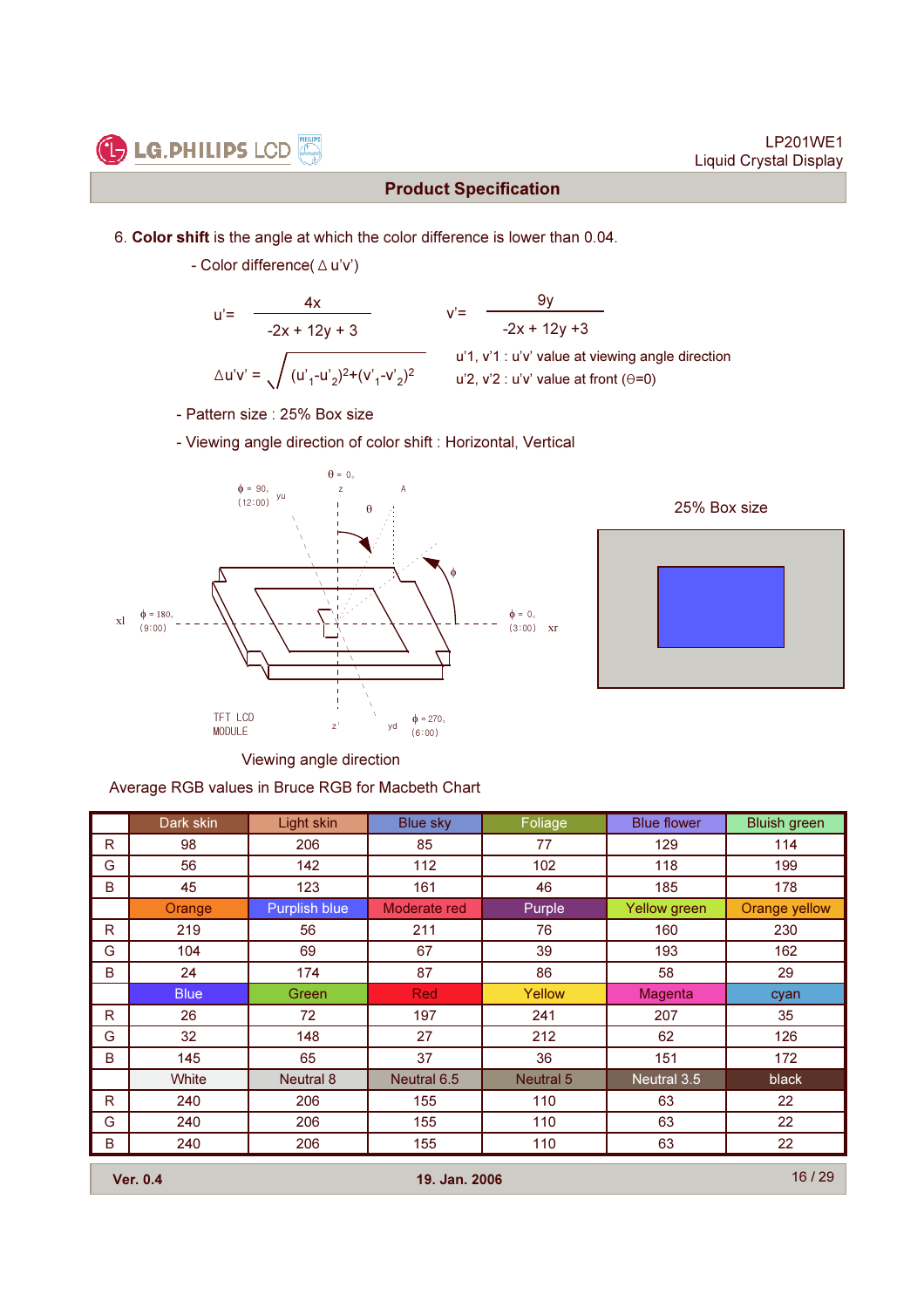7. Viewing angle(general) is the angle at which the contrast ratio is greater than 10.

8. Effective viewing angle is the angle at which the gamma shift of gray scale is lower than 0.3.



Here the Parameter  $\alpha$  and  $\gamma$  relate the signal level V to the luminance L. The GAMMA we calculate from the log-log representation (Fig. 2)

#### 9. Gray scale specification

**C** LG. PHILIPS LCD

Gamma Value is approximately 2.2. For more information see Table 10.

#### Table 9. Gray Scale Specification

| <b>Gray Level</b> | Luminance [%] (Typ) |
|-------------------|---------------------|
| L <sub>0</sub>    | 0.1                 |
| L15               | 0.2                 |
| L31               | 0.8                 |
| L47               | 1.9                 |
| L63               | 3.6                 |
| L79               | 6.2                 |
| L95               | 9.5                 |
| L111              | 13.0                |
| L127              | 18.0                |
| L143              | 25.0                |
| L159              | 33.0                |
| L175              | 42.0                |
| L191              | 52.0                |
| L207              | 63.0                |
| L223              | 75.0                |
| L <sub>239</sub>  | 88.0                |
| L255              | 100                 |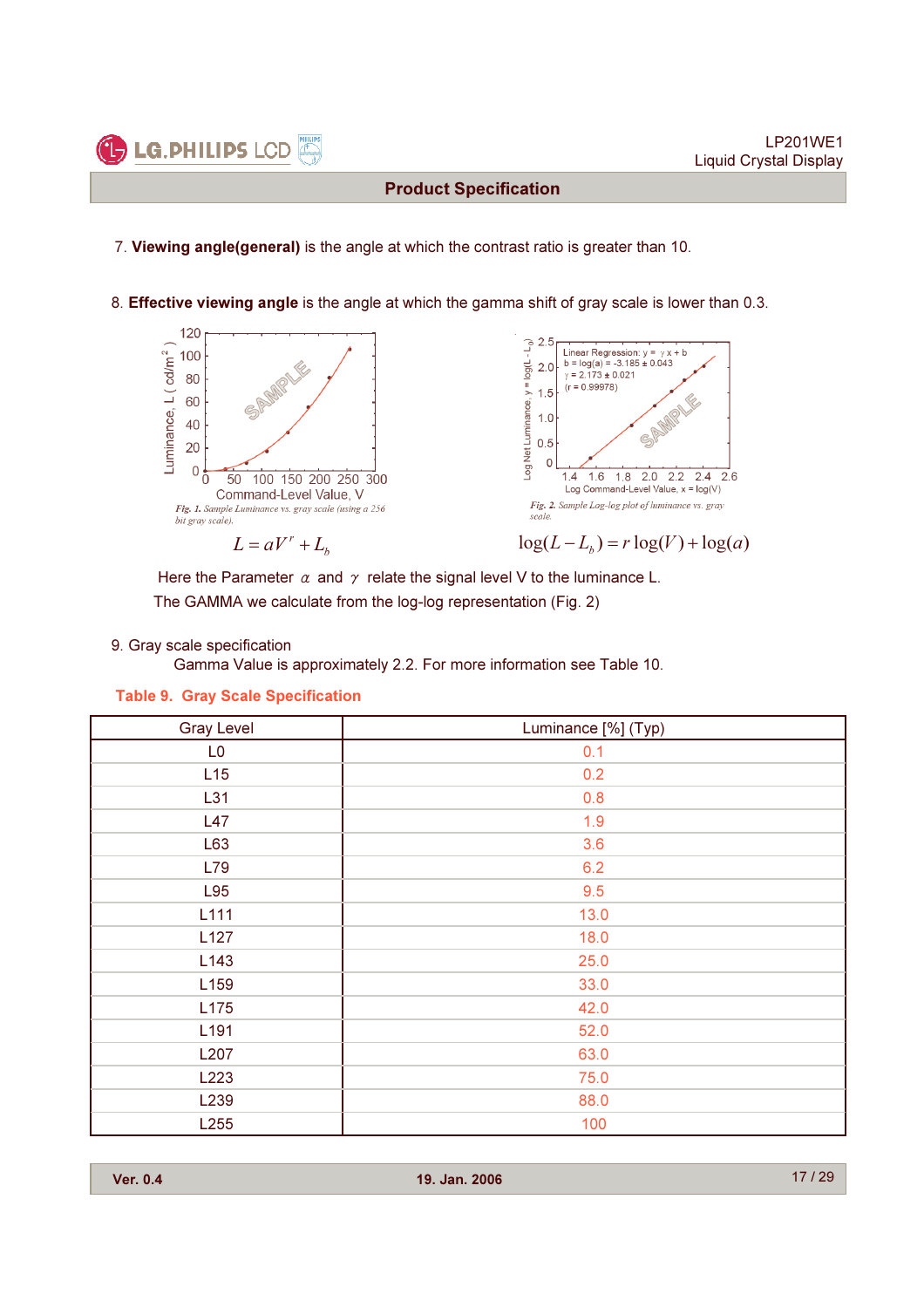

# 5. Mechanical Characteristics

The contents provide general mechanical characteristics for the model LP201WE1(F11). In addition the figures in the next page are detailed mechanical drawing of the LCD.

|                            | Horizontal                                                 | $453.5 \pm 0.5$ mm |  |  |  |
|----------------------------|------------------------------------------------------------|--------------------|--|--|--|
| <b>Outline Dimension</b>   | Vertical                                                   | $294.5 \pm 0.5$ mm |  |  |  |
|                            | Depth (Max)                                                | 11.8mm             |  |  |  |
| <b>Bezel Area</b>          | Horizontal                                                 | $437.2 \pm 0.5$ mm |  |  |  |
|                            | Vertical                                                   | $274.7 \pm 0.5$ mm |  |  |  |
| <b>Active Display Area</b> | Horizontal                                                 | 433.44 mm          |  |  |  |
|                            | Vertical                                                   | 270.9 mm           |  |  |  |
| Weight                     | 1500                                                       |                    |  |  |  |
| <b>Surface Treatment</b>   | Hard coating(2H)<br>Glare treatment of the front polarizer |                    |  |  |  |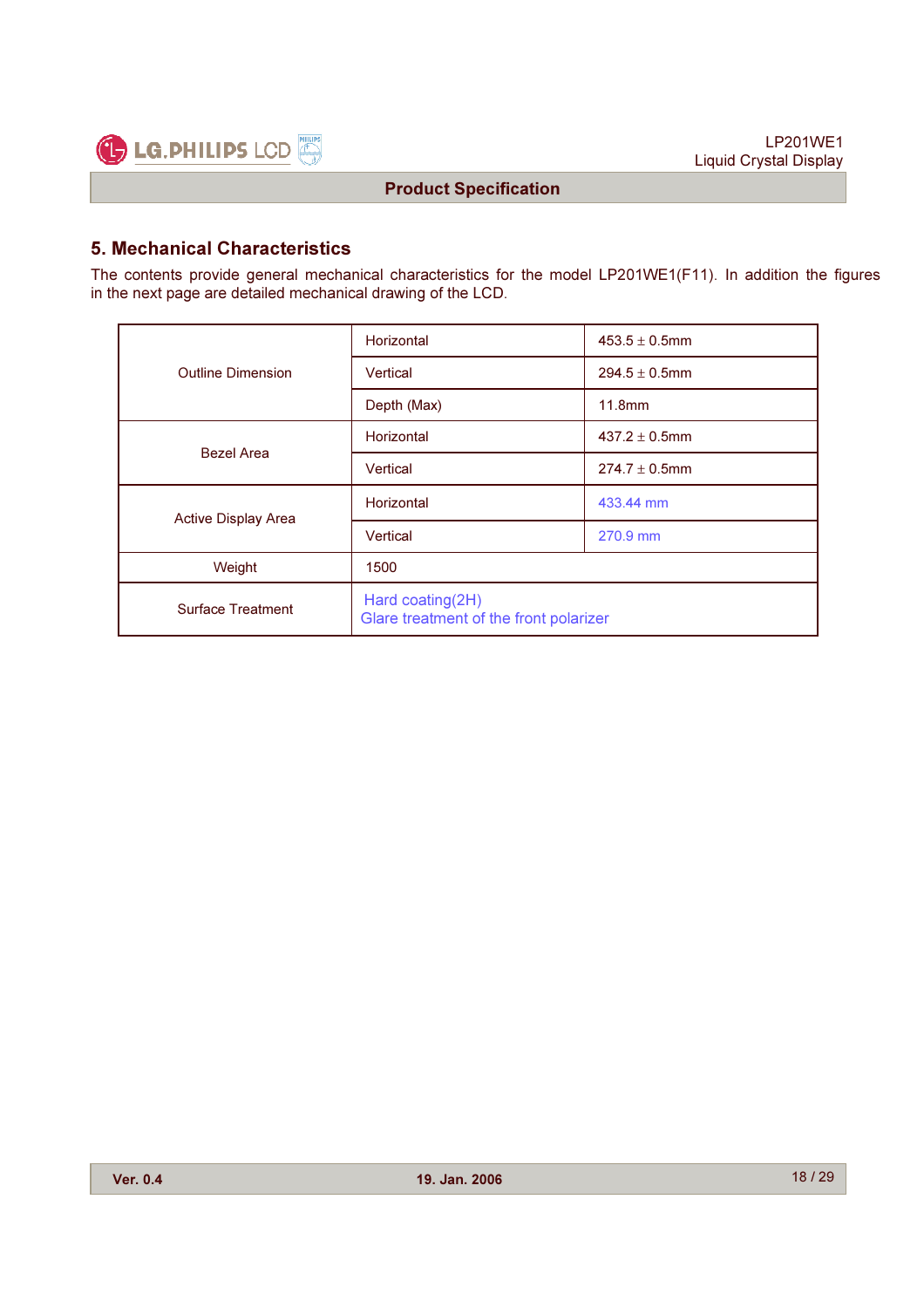

LP201WE1 Liquid Crystal Display



Ver. 0.4 19. Jan. 2006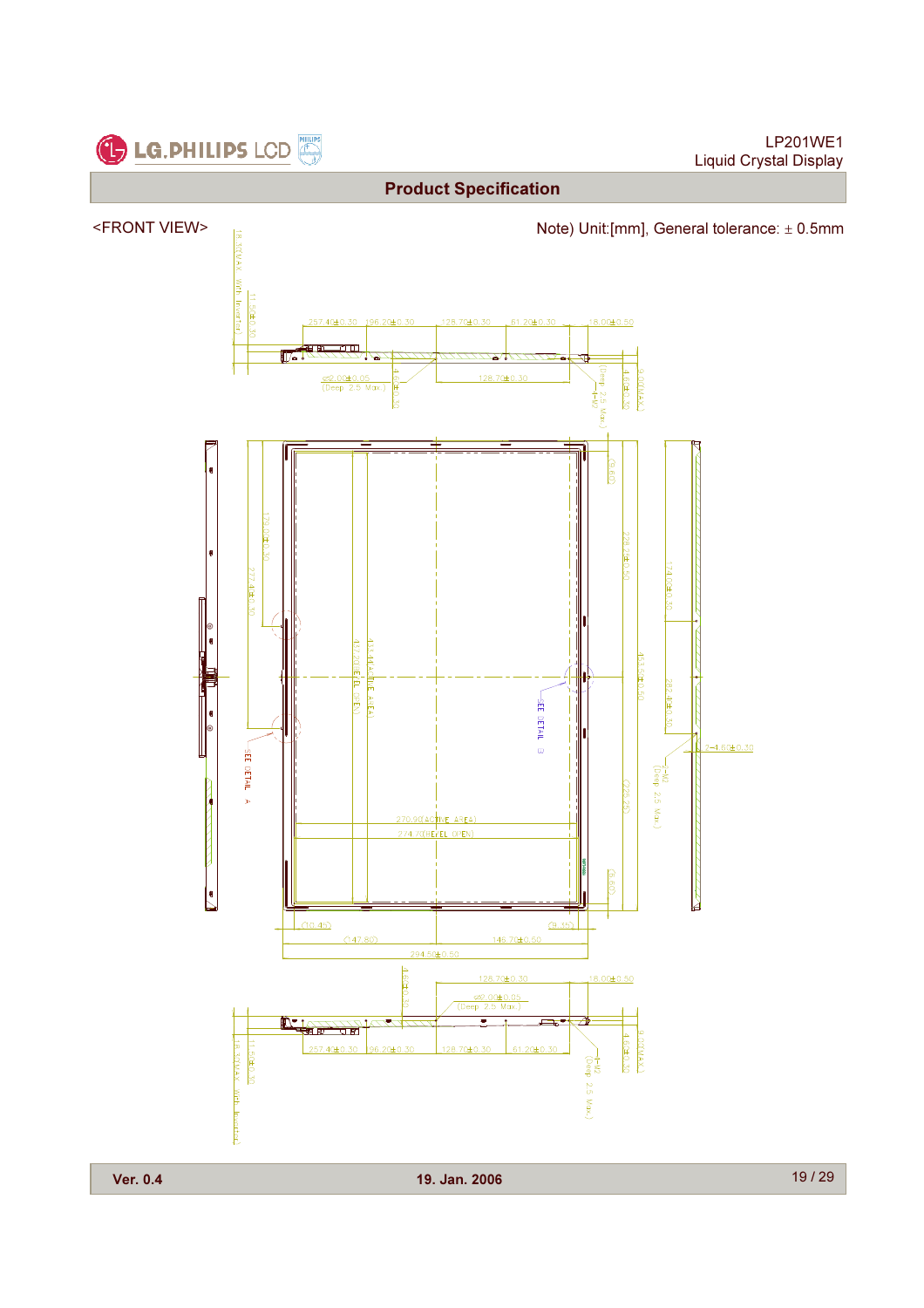

<REAR VIEW> Note) Unit:[mm], General tolerance: ± 0.5mm

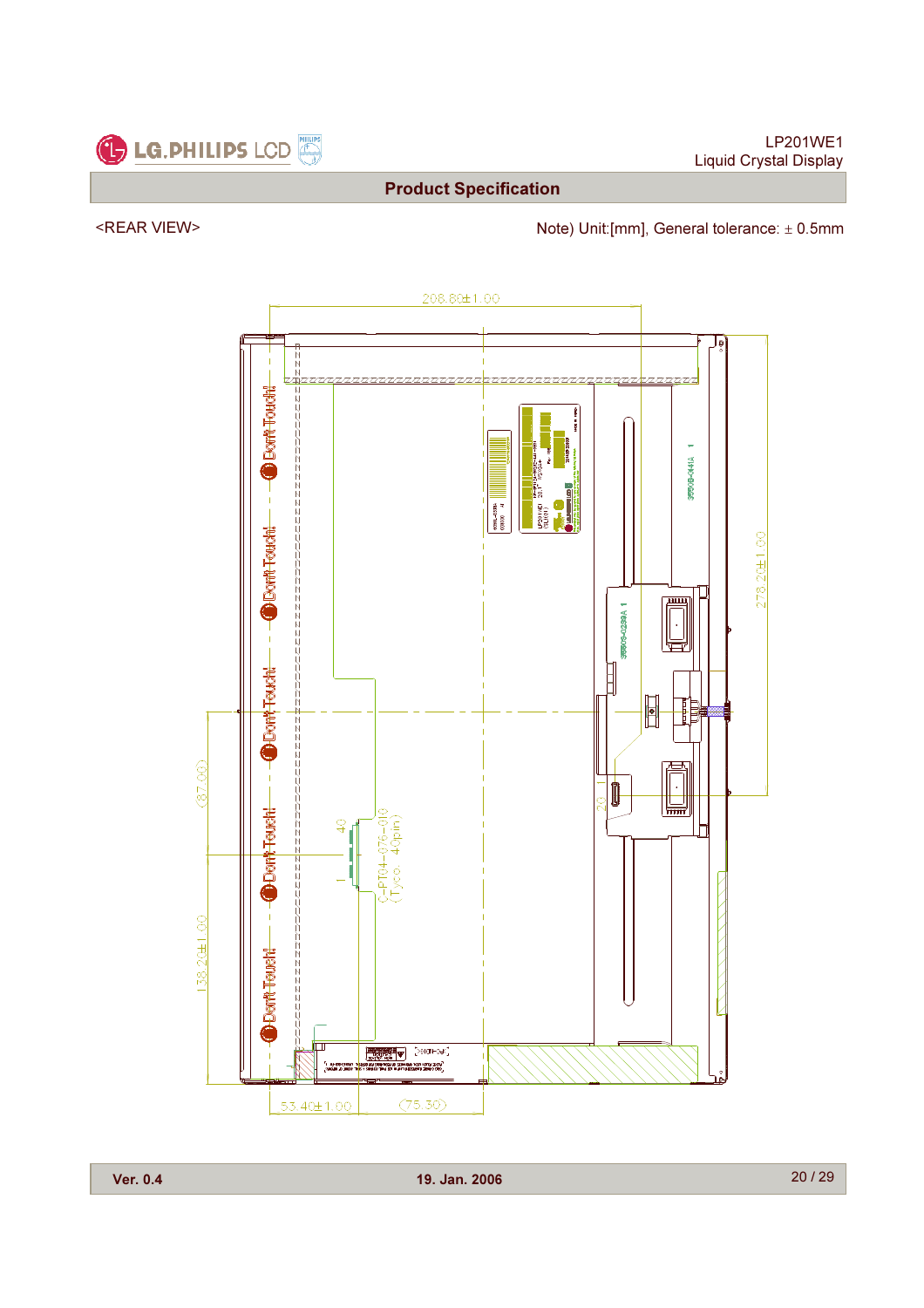

# [ DETAIL DESCRIPTION OF SIDE MOUNTING SCREW ]

\*Screw Torque (10 point):

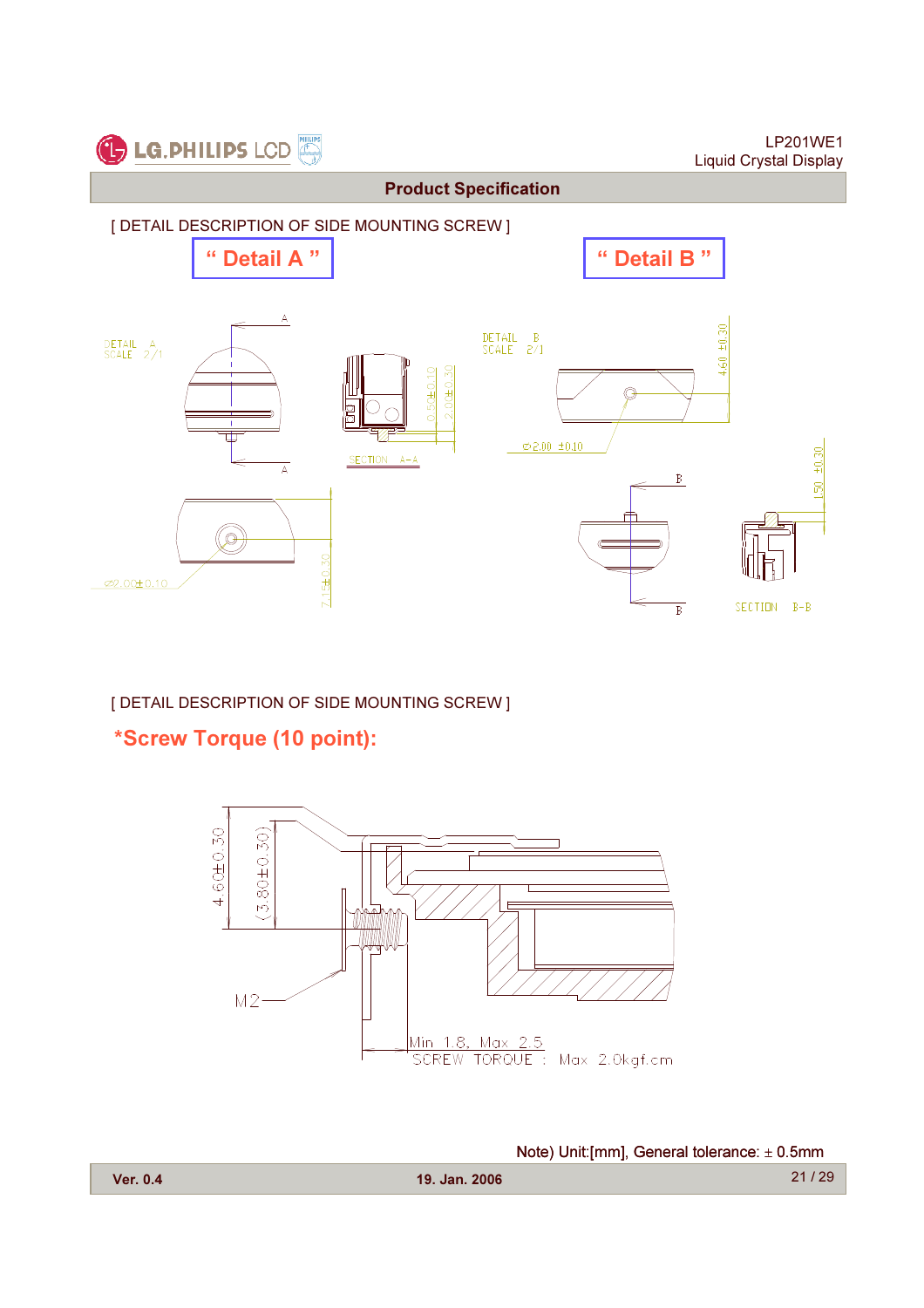

# 6. Reliability

Environment test condition

| No.            | <b>Test Item</b>                            | Conditions                                                                                                                                                                                                                                                                                                                                                                                                    |
|----------------|---------------------------------------------|---------------------------------------------------------------------------------------------------------------------------------------------------------------------------------------------------------------------------------------------------------------------------------------------------------------------------------------------------------------------------------------------------------------|
| 1              | High temperature storage test               | Ta= $60^{\circ}$ C, 240h                                                                                                                                                                                                                                                                                                                                                                                      |
| $\overline{2}$ | Low temperature storage test                | Ta= $-20^{\circ}$ C, 240h                                                                                                                                                                                                                                                                                                                                                                                     |
| 3              | High temperature operation test             | Ta= 50°C, 50%RH, 240h                                                                                                                                                                                                                                                                                                                                                                                         |
| 4              | Low temperature operation test              | Ta= 0°C, 240h                                                                                                                                                                                                                                                                                                                                                                                                 |
| 5              | Vibration test (non-operating)              | Sine wave, $5 \sim 150$ Hz, 1.5G, 0.37 oct/min<br>3 axis, 30min/axis                                                                                                                                                                                                                                                                                                                                          |
| 6              | Shock test (non-operating)                  | - No functional or cosmetic defects following a shock<br>to all 6 sides delivering at least 200 G in a half sine<br>pulse no longer than 2 ms to the display module<br>- No functional defects following a shock delivering<br>at least 260 g in a half sine pulse no longer than 2<br>ms to each of 6 sides. Each of the 6 sides will be<br>shock tested with one each display, for a total of 6<br>displays |
| $\overline{7}$ | Altitude<br>operating<br>storage / shipment | $0 \sim 10,000$ feet (3,048m) 24Hr<br>$0 \sim 40,000$ feet (12,192m) 24Hr                                                                                                                                                                                                                                                                                                                                     |

{ Result Evaluation Criteria }

There should be no change which might affect the practical display function when the display quality test is conducted under normal operating condition.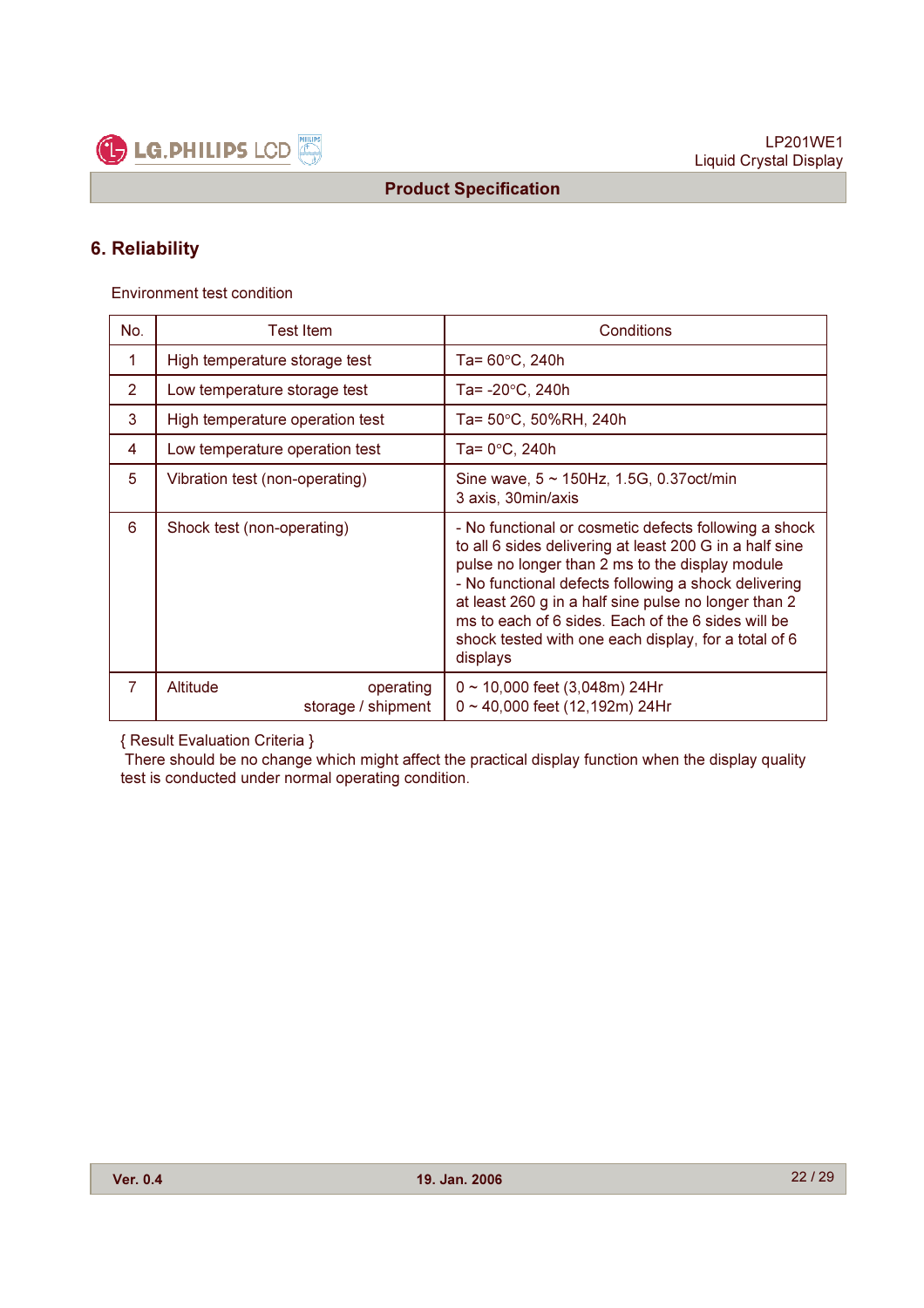

#### 7. International Standards

#### 7-1. Safety

a) UL 60950, Third Edition, Underwriters Laboratories, Inc., Dated Dec. 11, 2000.

Standard for Safety of Information Technology Equipment, Including Electrical Business Equipment. b) CAN/CSA C22.2, No. 60950, Third Edition, Canadian Standards Association, Dec. 1, 2000. Standard for Safety of Information Technology Equipment, Including Electrical Business Equipment.

c) EN 60950 : 2000, Third Edition

IEC 60950 : 1999, Third Edition

European Committee for Electrotechnical Standardization(CENELEC)

EUROPEAN STANDARD for Safety of Information Technology Equipment Including Electrical Business Equipment.

#### 7-2. EMC

a) ANSI C63.4 "Methods of Measurement of Radio-Noise Emissions from Low-Voltage Electrical and Electrical Equipment in the Range of 9kHZ to 40GHz. "American National Standards Institute(ANSI), 1992

b) C.I.S.P.R "Limits and Methods of Measurement of Radio Interface Characteristics of Information Technology Equipment." International Special Committee on Radio Interference.

c) EN 55022 "Limits and Methods of Measurement of Radio Interface Characteristics of Information Technology Equipment." European Committee for Electrotechnical Standardization.(CENELEC), 1998 ( Including A4K4: 2000 )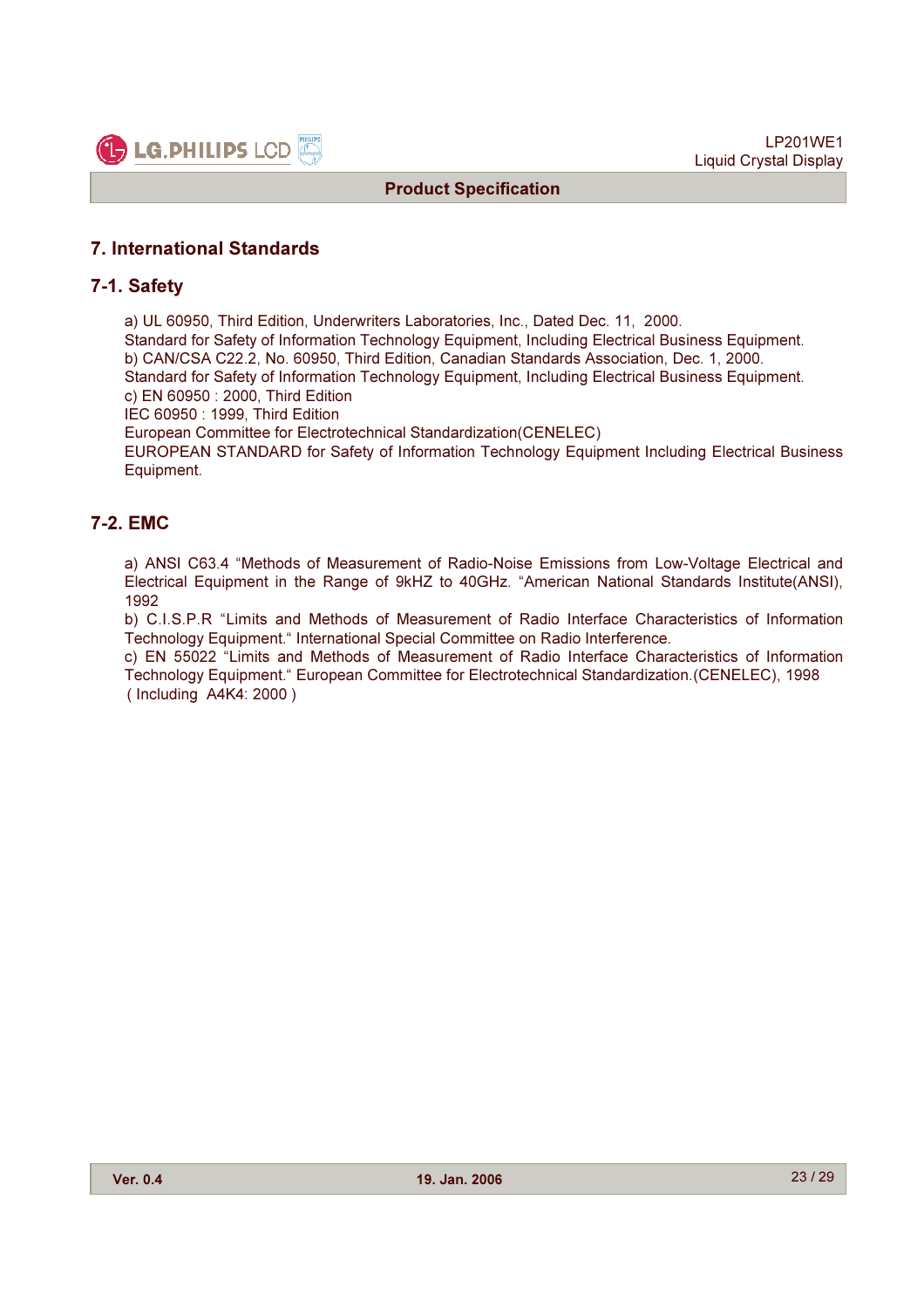

# 8. Packing

# 8-1. Designation of Lot Mark

a) Lot Mark



- A,B,C : SIZE(INCH)
- 
- 
- 

D : YEAR E : MONTH F : PANEL CODE G : FACTORY CODE<br>H : ASSEMBLY CODE G G GET GALL M : SERIAL NO. I, J, K, L, M : SERIAL NO.

#### **Note**

#### 1. YEAR

| Year | 97 | 98 | 99 | 2000 | 2001 | 2002 | 2003 | 2004 | 2005 | 2006 | 2007 |
|------|----|----|----|------|------|------|------|------|------|------|------|
| Mark |    |    |    |      |      |      |      |      |      | ∼    |      |

#### 2. MONTH

| Month | Jan | Feb | Mar | Apr | May | Jun | Jul | Aug | Sep | Oct | <b>Nov</b> | Dec |
|-------|-----|-----|-----|-----|-----|-----|-----|-----|-----|-----|------------|-----|
| Mark  |     |     |     |     | ı   |     |     |     |     |     | ⋍          |     |

3. PANEL CODE

| Panel Code | P1 Factory | P2 Factory | P3 Factory | P4 Factory | $\vert$ P5 Factory | <sup>1</sup> Hydis Panel |
|------------|------------|------------|------------|------------|--------------------|--------------------------|
| Mark       |            |            |            |            |                    |                          |

4. FACTORY CODE

| <b>Factory Code</b> | <b>LPL Gumi</b> | <b>LPL Nanjing</b> | <b>HEESUNG</b> |
|---------------------|-----------------|--------------------|----------------|
| <b>Mark</b>         |                 |                    |                |

#### 5. SERIAL NO.

| Year | $~1$ 99999      | 100000 $\sim$                |
|------|-----------------|------------------------------|
| Mark | $00001 - 99999$ | $A0001 \sim A9999$ , , Z9999 |

b) Location of Lot Mark

Serial NO. is printed on the label. The label is attached to the backside of the LCD module. This is subject to change without prior notice.

#### 8-2. Packing Form

- a) Package quantity in one box : 10 pcs
- b) Box Size:  $530$ mm  $\times$  319mm  $\times$  380mm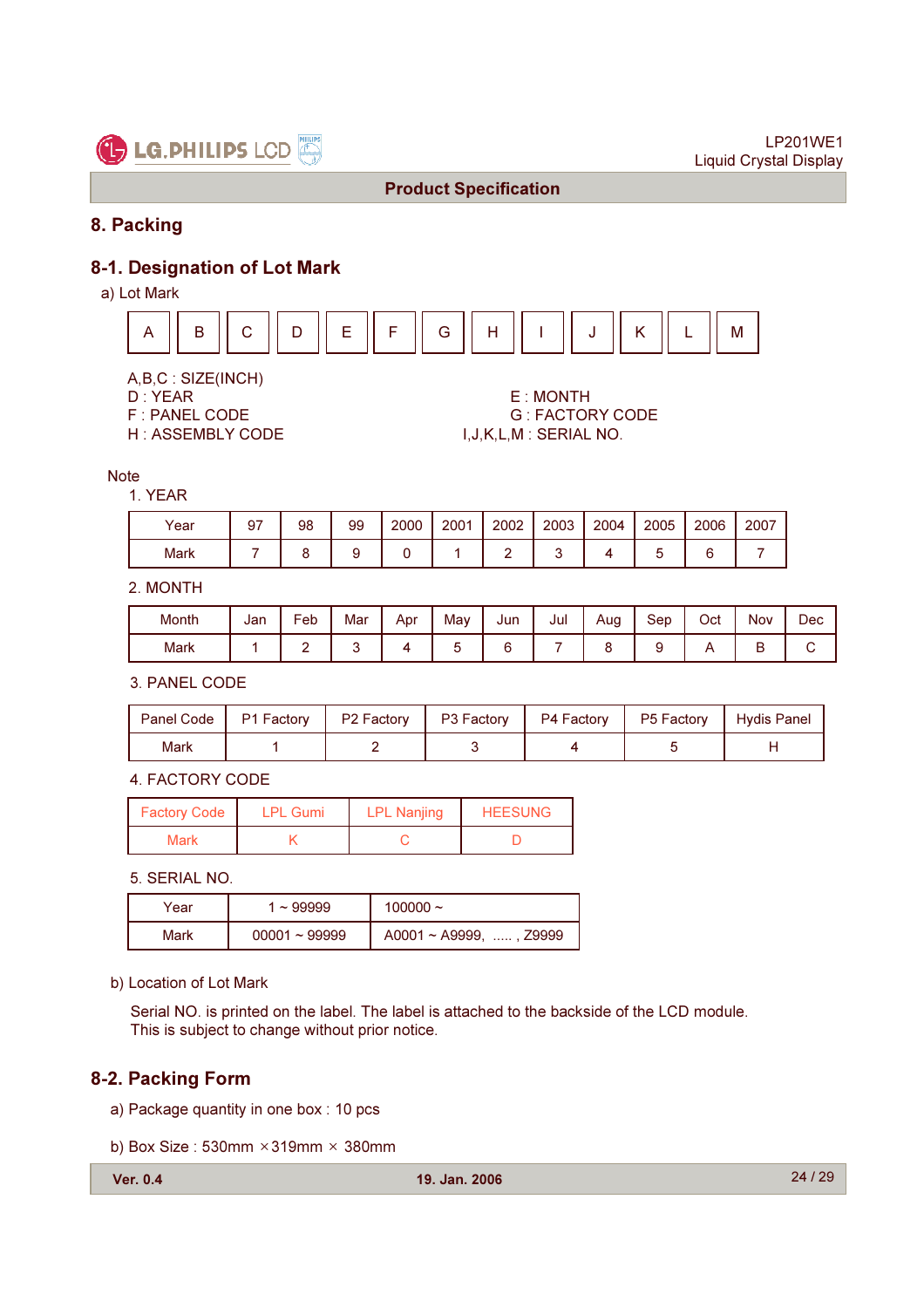

# 9. PRECAUTIONS

Please pay attention to the followings when you use this TFT LCD module.

# 9-1. MOUNTING PRECAUTIONS

- (1) You must mount a module using holes arranged in four corners or four sides.
- (2) You should consider the mounting structure so that uneven force (ex. Twisted stress) is not applied to the module. And the case on which a module is mounted should have sufficient strength so that external force is not transmitted directly to the module.
- (3) Please attach the surface transparent protective plate to the surface in order to protect the polarizer. Transparent protective plate should have sufficient strength in order to the resist external force.
- (4) You should adopt radiation structure to satisfy the temperature specification.
- (5) Acetic acid type and chlorine type materials for the cover case are not desirable because the former generates corrosive gas of attacking the polarizer at high temperature and the latter causes circuit break by electro-chemical reaction.
- (6) Do not touch, push or rub the exposed polarizers with glass, tweezers or anything harder than HB pencil lead. And please do not rub with dust clothes with chemical treatment. Do not touch the surface of polarizer for bare hand or greasy cloth.(Some cosmetics are detrimental to the polarizer.)
- (7) When the surface becomes dusty, please wipe gently with absorbent cotton or other soft materials like chamois soaks with petroleum benzene. Normal-hexane is recommended for cleaning the adhesives used to attach front / rear polarizers. Do not use acetone, toluene and alcohol because they cause chemical damage to the polarizer.
- (8) Wipe off saliva or water drops as soon as possible. Their long time contact with polarizer causes deformations and color fading.
- (9) Do not open the case because inside circuits do not have sufficient strength.

# 9-2. OPERATING PRECAUTIONS

- (1) The spike noise causes the mis-operation of circuits. It should be lower than following voltage :  $V=\pm 200$ mV(Over and under shoot voltage)
- (2) Response time depends on the temperature.(In lower temperature, it becomes longer.)
- (3) Brightness depends on the temperature. (In lower temperature, it becomes lower.) And in lower temperature, response time(required time that brightness is stable after turned on) becomes longer.
- (4) Be careful for condensation at sudden temperature change. Condensation makes damage to polarizer or electrical contacted parts. And after fading condensation, smear or spot will occur.
- (5) When fixed patterns are displayed for a long time, remnant image is likely to occur.
- (6) Module has high frequency circuits. Sufficient suppression to the electromagnetic interference shall be done by system manufacturers. Grounding and shielding methods may be important to minimized the interference.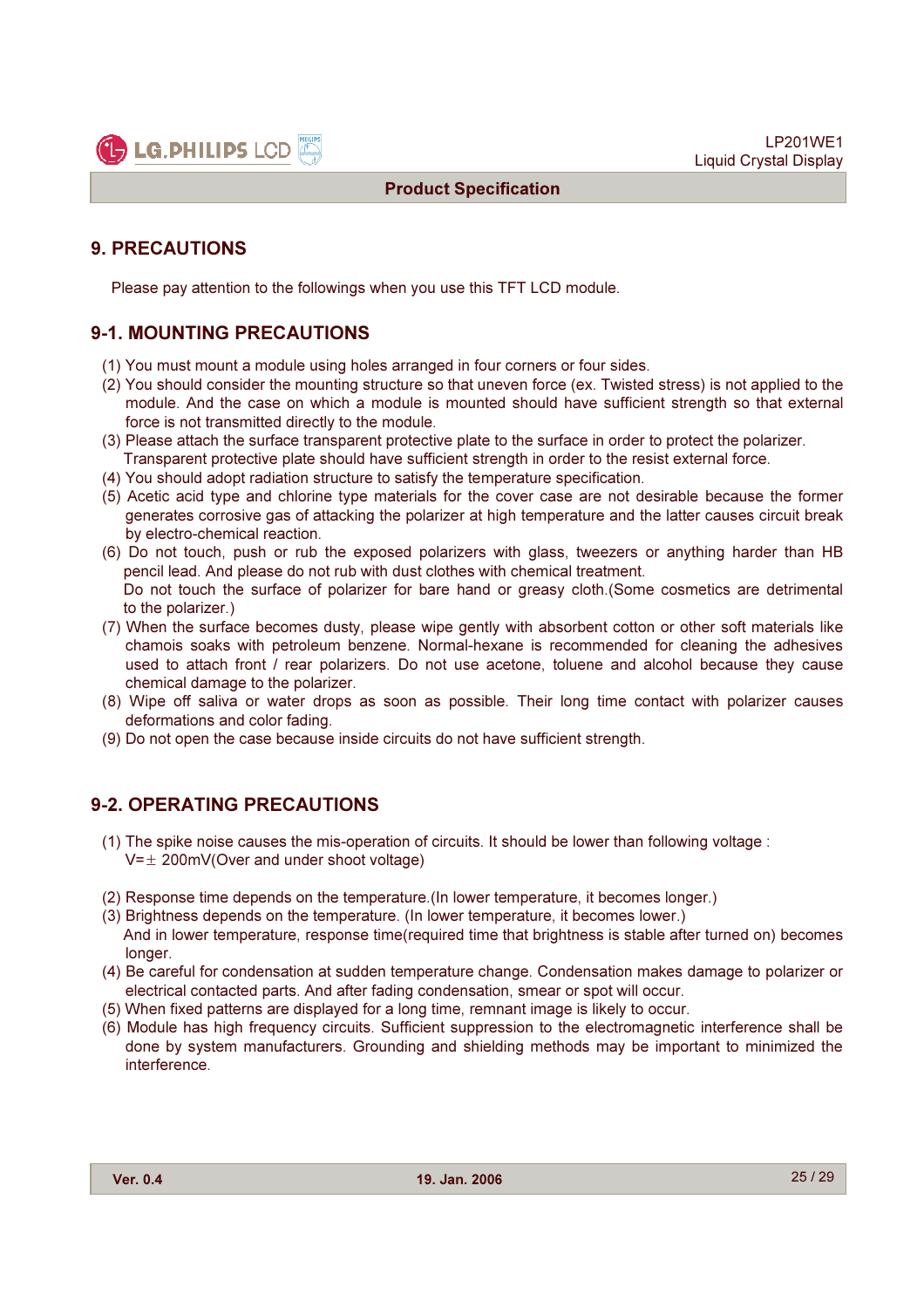

#### 9-3. ELECTROSTATIC DISCHARGE CONTROL

Since a module is composed of electronic circuits, it is not strong to electrostatic discharge. Make certain that treatment persons are connected to ground through wrist band etc. And don't touch interface pin directly.

#### 9-4. PRECAUTIONS FOR STRONG LIGHT EXPOSURE

Strong light exposure causes degradation of polarizer and color filter.

# 9-5. STORAGE

When storing modules as spares for a long time, the following precautions are necessary.

- (1) Store them in a dark place. Do not expose the module to sunlight or fluorescent light. Keep the temperature between 5°C and 35°C at normal humidity.
- (2) The polarizer surface should not come in contact with any other object. It is recommended that they be stored in the container in which they were shipped.

#### 9-6. HANDLING PRECAUTIONS FOR PROTECTION FILM

- (1) When the protection film is peeled off, static electricity is generated between the film and polarizer. This should be peeled off slowly and carefully by people who are electrically grounded and with well ion-blown equipment or in such a condition, etc.
- (2) The protection film is attached to the polarizer with a small amount of glue. If some stress is applied to rub the protection film against the polarizer during the time you peel off the film, the glue is apt to remain on the polarizer.

Please carefully peel off the protection film without rubbing it against the polarizer.

- (3) When the module with protection film attached is stored for a long time, sometimes there remains a very small amount of glue still on the polarizer after the protection film is peeled off.
- (4) You can remove the glue easily. When the glue remains on the polarizer surface or its vestige is recognized, please wipe them off with absorbent cotton waste or other soft material like chamois soaked with normal-hexane.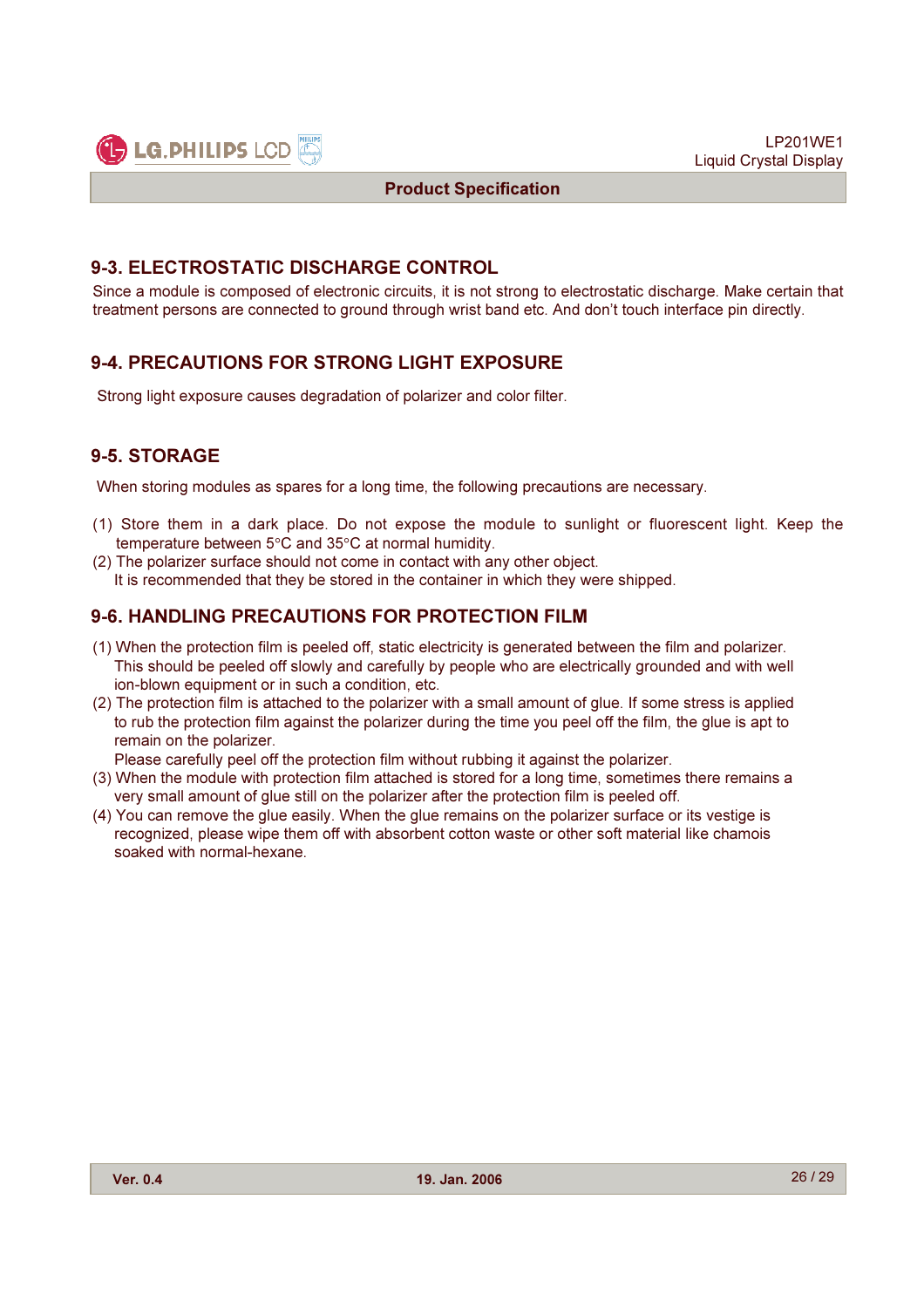

# APPENDIX A. Enhanced Extended Display Identification Data (EEDIDTM) 1/3

|                                         | <b>Byte</b>     |                                                                                        | Value           | Value                |
|-----------------------------------------|-----------------|----------------------------------------------------------------------------------------|-----------------|----------------------|
| Header                                  | (hex)           | <b>Field Name and Comments</b>                                                         | (hex)           | (binary)             |
|                                         | $\bf{0}$        | Header                                                                                 | 00              | 00000000             |
|                                         | $\mathbf{1}$    | Header                                                                                 | FF              | 11111111             |
|                                         | $\overline{2}$  | Header                                                                                 | FF              | 11111111             |
|                                         | $\overline{3}$  | Header                                                                                 | $\overline{FF}$ | 11111111             |
|                                         | $\overline{4}$  | Header                                                                                 | $\overline{FF}$ | 11111111             |
|                                         | 5               | Header                                                                                 | $\overline{FF}$ | 11111111             |
|                                         | 6               | Header                                                                                 | FF              | 11111111             |
|                                         | $\overline{7}$  | Header                                                                                 | 00              | 00000000             |
|                                         | 8               | EISA manufacture code = $3$ Character ID = LPL                                         | 32              | 00110010             |
|                                         | 9               | EISA manufacture code (Compressed ASCII)                                               | <sub>0</sub> C  | 00001100             |
|                                         | 0A              | Panel Supplier Reserved - Product Code                                                 | 00              | 00000000             |
| Vendor / Product<br><b>EDID</b> Version | 0B              | Panel Supplier Reserved - Product Code                                                 | 3D<br>00        | 00111101             |
|                                         | 0 <sup>C</sup>  | LCD module Serial No - Preferred but Optional ("0" if not used)                        | 00              | 00000000             |
|                                         | 0 <sub>D</sub>  | LCD module Serial No - Preferred but Optional ("0" if not used)                        | 00              | 00000000             |
|                                         | 0E<br>0F        | LCD module Serial No - Preferred but Optional ("0" if not used)                        | 00              | 00000000             |
|                                         | 10              | LCD module Serial No - Preferred but Optional ("0" if not used)<br>Week of manufacture | 00              | 00000000<br>00000000 |
|                                         | 11              | Year of manufacture $=2005$                                                            | 0F              | 00001111             |
|                                         | 12              | EDID structure version $# = 1$                                                         | 01              | 00000001             |
|                                         | 13              | EDID revision $# = 3$                                                                  | 03              | 00000011             |
|                                         |                 |                                                                                        |                 |                      |
|                                         | 14              | Video I/P definition = Digital I/P $(80h)$                                             | 80              | 10000000             |
|                                         | 15              | Max H image size = $43.344cm(43)$                                                      | 2B              | 00101011             |
| Parameters<br><b>Display</b>            | 16              | Max V image size = $27.09$ cm $(27)$                                                   | 1B              | 00011011             |
|                                         | 17              | Display gamma = $(2.2 \quad 100) - 100 = 120$                                          | 78              | 01111000             |
|                                         | 18              | Feature support (no DPMS, Active off, RGB, timing BLK 1)                               | 0A              | 00001010             |
|                                         | 19              | Red/Green Low bit (RxRy/GxGy)                                                          | FE              | 11111110             |
|                                         | 1A              | Blue/White Low bit (BxBy/WxWy)                                                         | 09              | 00001001             |
|                                         | 1B              | Red X<br>$Rx = 0.597$                                                                  | 98              | 10011000             |
|                                         | 1 <sup>C</sup>  | Red Y<br>$Ry = 0.347$                                                                  | 58              | 01011000             |
|                                         | 1D              | Green X<br>$Gx = 0.324$                                                                | 52              | 01010010             |
|                                         | 1E              | $Gy = 0.549$<br>Green Y                                                                | 8C              | 10001100             |
| Panel Color<br>Coordinates              | $1\mathrm{F}$   | Blue X<br>$Bx = 0.157$                                                                 | 28              | 00101000             |
|                                         | 20              | $By = 0.137$<br>Blue Y                                                                 | 23              | 00100011             |
|                                         | 21              | $Wx = 0.315$<br>White X                                                                | 50              | 01010000             |
|                                         | $\overline{22}$ | $Wy = 0.330$<br>White Y                                                                | 54              | 01010100             |
| stablished                              | 23              | Established timings 1 (00h if not used)                                                | 00              | 00000000             |
| Timings                                 | 24              | Established timings 2 (00h if not used)                                                | 00              | 00000000             |
| ш                                       |                 |                                                                                        | 00              |                      |
|                                         | 25<br>26        | Manufacturer's timings (00h if not used)<br>Standard timing ID1 (01h if not used)      | 01              | 00000000<br>00000001 |
|                                         | 27              | Standard timing ID1 (01h if not used)                                                  | 01              | 00000001             |
|                                         | 28              | Standard timing ID2 (01h if not used)                                                  | 01              | 00000001             |
|                                         | 29              | Standard timing ID2 (01h if not used)                                                  | 01              | 00000001             |
|                                         | 2A              | Standard timing ID3 (01h if not used)                                                  | 01              | 00000001             |
| lging                                   | 2B              | Standard timing ID3 (01h if not used)                                                  | 01              | 00000001             |
|                                         | 2C              | Standard timing ID4 (01h if not used)                                                  | 01              | 00000001             |
|                                         | 2D              | Standard timing ID4 (01h if not used)                                                  | 01              | 00000001             |
| Standard Tim                            | 2E              | Standard timing ID5 (01h if not used)                                                  | 01              | 00000001             |
|                                         | 2F              | Standard timing ID5 (01h if not used)                                                  | 01              | 00000001             |
|                                         | 30              | Standard timing ID6 (01h if not used)                                                  | 01              | 00000001             |
|                                         | 31              | Standard timing ID6 (01h if not used)                                                  | 01              | 00000001             |
|                                         | 32              | Standard timing ID7 (01h if not used)                                                  | 01              | 00000001             |
|                                         | 33              | Standard timing ID7 (01h if not used)                                                  | 01              | 00000001             |
|                                         | 34              | Standard timing ID8 (01h if not used)                                                  | 01              | 00000001             |
|                                         | 35              | Standard timing ID8 (01h if not used)                                                  | 01              | 00000001             |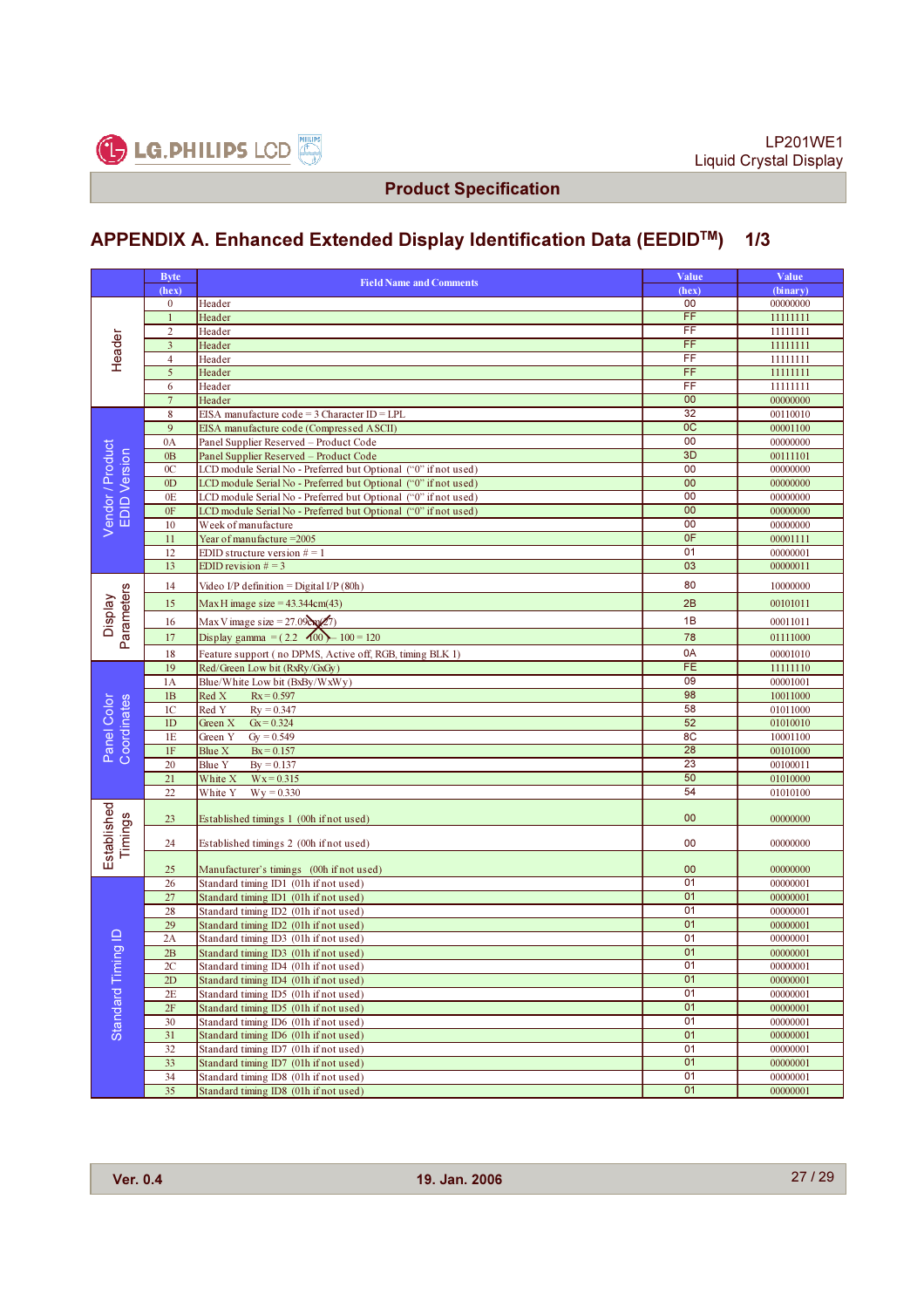

# APPENDIX A. Enhanced Extended Display Identification Data (EEDIDTM) 2/3

| Timing Descripter#1                 | 36       | Pixel Clock/10,000<br>119Mhz<br>(LSB)                                                            | 7C                    | 01111100             |
|-------------------------------------|----------|--------------------------------------------------------------------------------------------------|-----------------------|----------------------|
|                                     | 37       | Pixel Clock/10,000<br>119Mhz<br>(MSB)                                                            | 2E                    | 00101110             |
|                                     | 38       | Horizontal Active $= 1680$ pixels<br>(lower 8 bits)                                              | 90                    | 01001000             |
|                                     | 39       | Horizontal Blanking (Thbp) = $160$ pixels<br>(lower 8 bits)                                      | A <sub>0</sub>        | 10100000             |
|                                     | 3A       | Horizontal Active/Horizontal blanking (Thbp) (upper4:4 bits)                                     | 60                    | 01100000             |
|                                     | 3B       | Vertical Active = $1050$ lines                                                                   | 1A                    | 00011010             |
|                                     | 3C       | Vertical Blanking (Tvbp) = 28 lines (DE Blanking typ. for DE only panels)                        | 1 <sub>C</sub>        | 00011100             |
|                                     | 3D       | Vertical Active : Vertical Blanking (Tvbp)<br>(upper4:4 bits)                                    | 40                    | 01000000             |
|                                     | 3E       | Horizontal Sync, Offset $(Thfp) = 48$ pixels                                                     | 30                    | 00110000             |
|                                     | 3F       | Horizontal Sync, Pulse Width = $32$ pixels                                                       | 20                    | 00100000             |
|                                     | 40       | Vertical Sync, Offset $(Tvfp) = 3$ lines Sync Width = 6 lines                                    | 36                    | 00110110             |
|                                     | 41       | Horizontal Vertical Sync Offset/Width upper 2 bits                                               | 00                    | 00000000             |
|                                     | 42       | Horizontal Image Size = 43.344 cm                                                                | <b>B1</b>             | 10110001             |
|                                     | 43       | Vertical image Size = $27.09$ cm                                                                 | OF                    | 00001111             |
|                                     | 44       | Horizontal Image Size / Vertical image size                                                      | 11                    | 00010001             |
|                                     | 45       | Horizontal Border = $0$ (Zero for Notebook LCD)                                                  | 00                    | 00000000             |
|                                     | 46       | Vertical Border = $0$ (Zero for Notebook LCD)                                                    | 00                    | 00000000             |
|                                     |          | Non-interlaced, Normal, no stereo, Separate sync, H/V pol Negatives, DE only note: LSB is set to |                       |                      |
|                                     | 47       | "1" if panel is DE-timing only. H/V can be ignored.                                              | 19                    | 00011001             |
|                                     | 48       | Not used                                                                                         | 00                    | 00000000             |
|                                     | 49       | Not used                                                                                         | 00                    | 00000000             |
|                                     | 4A       | Not used                                                                                         | 00                    | 00000000             |
|                                     | 4B       | Not used                                                                                         | 00                    | 00000000             |
|                                     | 4C       | Not used                                                                                         | 00                    | 00000000             |
| Timing Descripter #2                | 4D       | Not used                                                                                         | 00                    | 00000000             |
|                                     | 4E       | Not used                                                                                         | 00                    | 00000000             |
|                                     | $4F$     | Not used                                                                                         | 00                    | 00000000             |
|                                     | 50       | Not used                                                                                         | 00<br>$\overline{00}$ | 00000000             |
|                                     | 51       | Not used                                                                                         | $\overline{00}$       | 00000000             |
|                                     | 52       | Not used                                                                                         | $\overline{00}$       | 00000000             |
|                                     | 53       | Not used                                                                                         | $\overline{00}$       | 00000000             |
|                                     | 54<br>55 | Not used<br>Not used                                                                             | 00                    | 00000000<br>00000000 |
|                                     | 56       | Not used                                                                                         | 00                    | 00000000             |
|                                     | 57       | Not used                                                                                         | 00                    | 00000000             |
|                                     | 58       | Not used                                                                                         | 00                    | 00000000             |
|                                     | 59       | Module "A" Revision $= 00$<br>Example: 00, 01, 02, 03, etc.                                      | 00                    | 00000000             |
|                                     | 5A       |                                                                                                  | 00                    |                      |
|                                     |          | Flag                                                                                             | 00                    | 00000000             |
|                                     | $5B$     | Flag                                                                                             | 00                    | 00000000             |
|                                     | 5C       | Flag                                                                                             | FE                    | 00000000             |
|                                     | 5D       | Dummy Descriptor                                                                                 |                       | 11111110             |
|                                     | 5E       | Flag                                                                                             | 00                    | 00000000             |
|                                     | 5F       | Dell P/N 1 <sup>st</sup> Character = $\mathbf{Y}$                                                | 59                    | 01011001             |
|                                     | 60       | Dell P/N $2^{nd}$ Character = 9                                                                  | 39                    | 00111001             |
| Descripter #3                       | 61       | Dell P/N $3^{rd}$ Character = 1                                                                  | 31                    | 00110001             |
|                                     | 62       | Dell $P/N$ 4 <sup>th</sup> Character = 1                                                         | 31                    | 00110001             |
|                                     | 63       | Dell P/N $5^{th}$ Character = 6                                                                  | 36                    | 00110110             |
|                                     | 64       | LCD Supplier EEDID Revision $\# = 0.2$                                                           | 02                    | 00000010             |
| Dell specific information<br>Timing | 65       | Manufacturer $P/N = 2$                                                                           | 32                    | 00110010             |
|                                     | 66       | Manufacturer $P/N = 0$                                                                           | 30                    | 00110000             |
|                                     | 67       | Manufacturer $P/N = 1$                                                                           | 31                    | 00110001             |
|                                     | 68       | Manufacturer $P/N = W$                                                                           | 57                    | 01010111             |
|                                     | 69       | Manufacturer $P/N = E$                                                                           | 45                    | 01000101             |
|                                     | 6A       | Manufacturer $P/N = 1$                                                                           | 31                    | 00110001             |
|                                     | 6B       | Manufacturer $P/N$ (If <13 char, then terminate with ASCII code 0Ah, set remaining char = 20h)   | 0A                    | 00001010             |